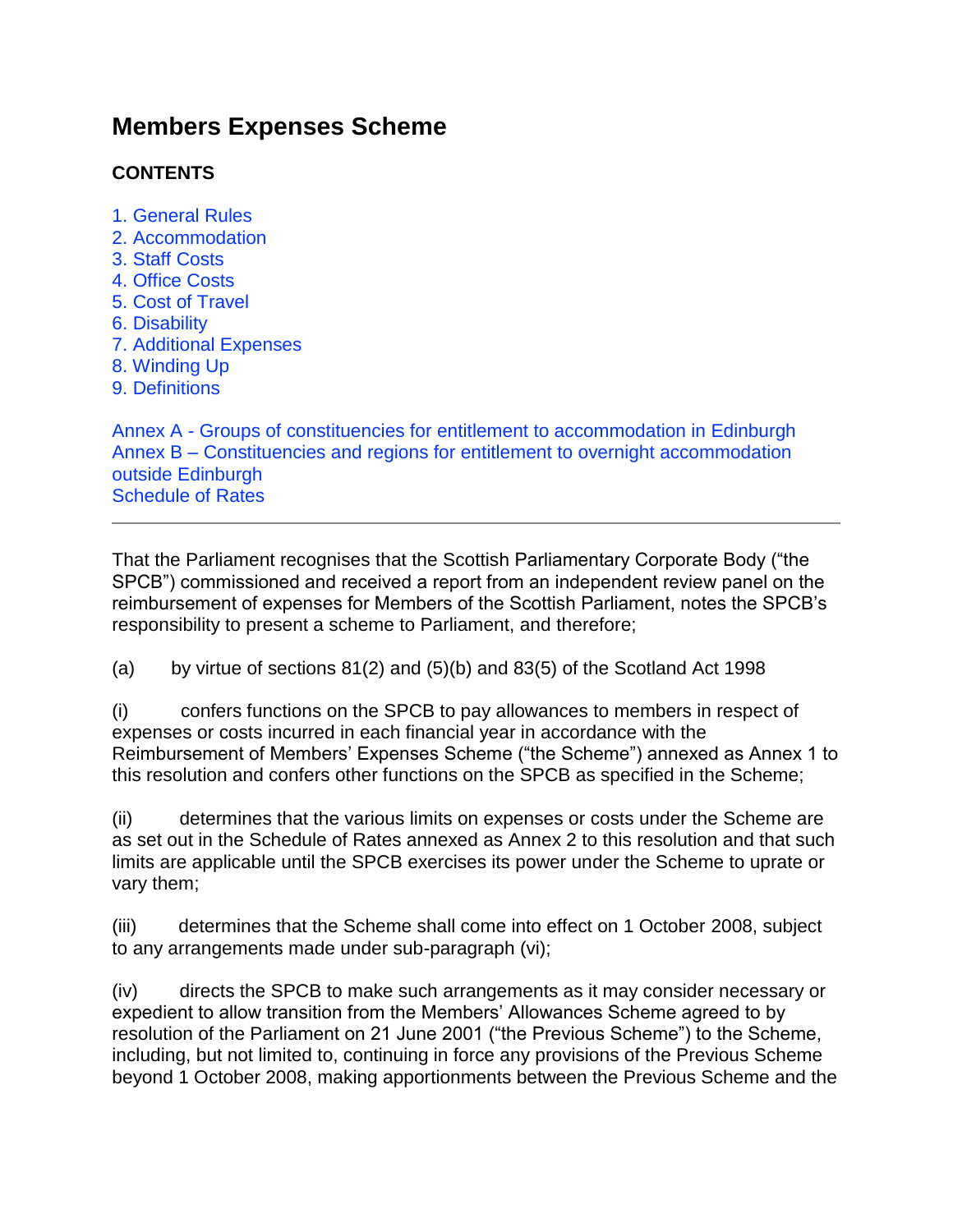Scheme or making arrangements for particular cases or particular classes of case as appropriate; and in particular, and without prejudice to the generality-

(a) entering into arrangements with those members who, in relation to Edinburgh accommodation, are claiming and have claimed reimbursement of mortgage interest allowance in accordance with paragraph 4(5)(b) of Part B of the Previous Scheme and paragraph (v) of the Resolution. In respect of paragraph 2.1.6 of the Scheme as amended by the Resolution of 25 March 2010 amending the Resolution (in subparagraph (b) and paragraph (v) below "the amending Resolution") the entitlement to the costs in paragraph 2.1.3 (b), (c), (d) and (e) of the Scheme will not apply to those members who have not entered into such an arrangement with the SPCB; and

(b) making provision for termination payments to members' staff who are close family members of the member (as defined in paragraph 9.1.1 of the Scheme), where the costs of employing such close family members is reimbursed in accordance with Section 3 of the Scheme and termination of the employment of such close family members on or before the 31 July 2015 is due to the effect of paragraph 3.1.8 of the Scheme as inserted by the amending Resolution, and paragraph (v)(i). Such termination payments shall be calculated in accordance with the principles for determining redundancy payments provided for in Section 3.6 of the Scheme;

(v) directs the SPCB that any transitional arrangements which it determines under sub-paragraph (iv) shall end not later than 31 March 2011; except that (i) the entitlement to reimbursement of staff costs under Section 3 of the Scheme in respect of close family members (as defined in paragraph 9.1.1 of the Scheme) whose employment by a member commenced before 1 April 2010, and (ii) the requirement to declare such relationships to the SPCB in accordance with paragraph 3.7 of the Scheme as it read prior to the amendment made by the amending Resolution, shall end not later than 31 July 2015

(vi) directs the SPCB to make such arrangements as it may consider necessary or expedient to apply the limit on entitlement to reimbursement of staff salary costs with effect from a date before 1 October 2008, whether by adjusting the amount of the Members' Support Allowance under the Previous Scheme or by backdating reimbursement of staff salary costs under the Scheme;

(b) rescinds, with effect from 1 October 2008, the Resolution of the Parliament of 21 June 2001 in relation to the Equipment and Furniture Scheme;

(c) subject to any arrangements made under paragraph (a) above, rescinds, with effect from 1 October 2008, the Resolution of the Parliament of 21 June 2001 in relation to the Previous Scheme.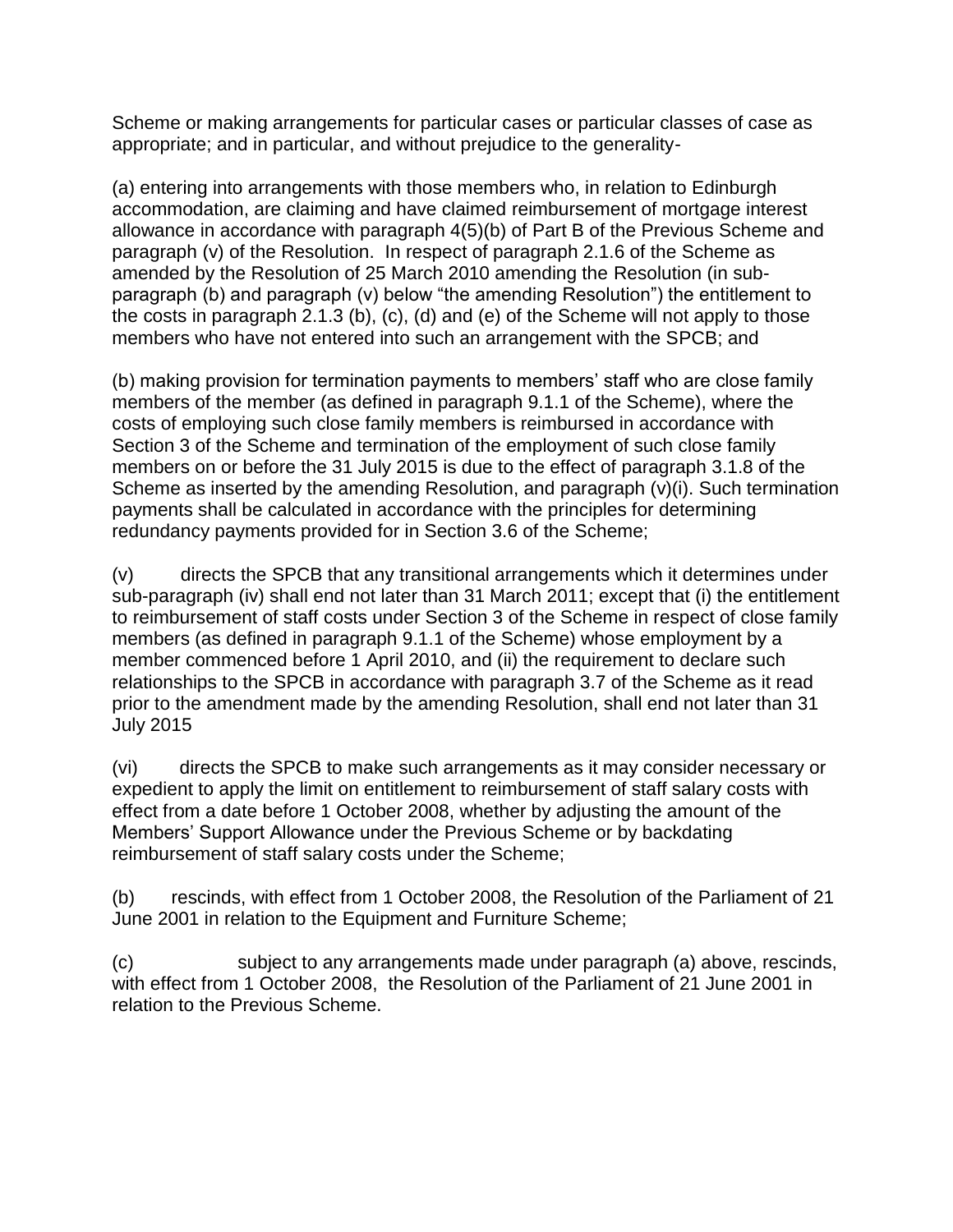### **ANNEX 1 TO THE RESOLUTION**

This is the Reimbursement of Members' Expenses Scheme referred to in the foregoing resolution.

#### **REIMBURSEMENT OF**

#### **MEMBERS' EXPENSES SCHEME**

#### **CONTENTS**

- **1. [GENERAL RULES](#page-5-0)**
	- 1.1. [The Principles of the Scheme](#page-5-3)
	- 1.2. [Administration of the Scheme](#page-7-0)
	- 1.3. [Publication of Expenses](#page-8-0)
	- 1.4. [Submission of claims and Verification of Expenditure](#page-8-1)
	- 1.5. [Review of Decisions and Improper Claims](#page-9-0)
	- 1.6. [Virement](#page-9-1)
	- 1.7. [Pools](#page-10-1)
	- 1.8. [Miscellaneous Provisions](#page-10-2)

### **2. [ACCOMMODATION](#page-10-0)**

- 2.1. [Accommodation in Edinburgh](#page-10-3)
- 2.2. [Overnight Accommodation outside Edinburgh](#page-11-0)
- <span id="page-2-0"></span>2.3. [Shared Leased Accommodation](#page-12-0)
- **3. [STAFF COSTS](#page-12-1)**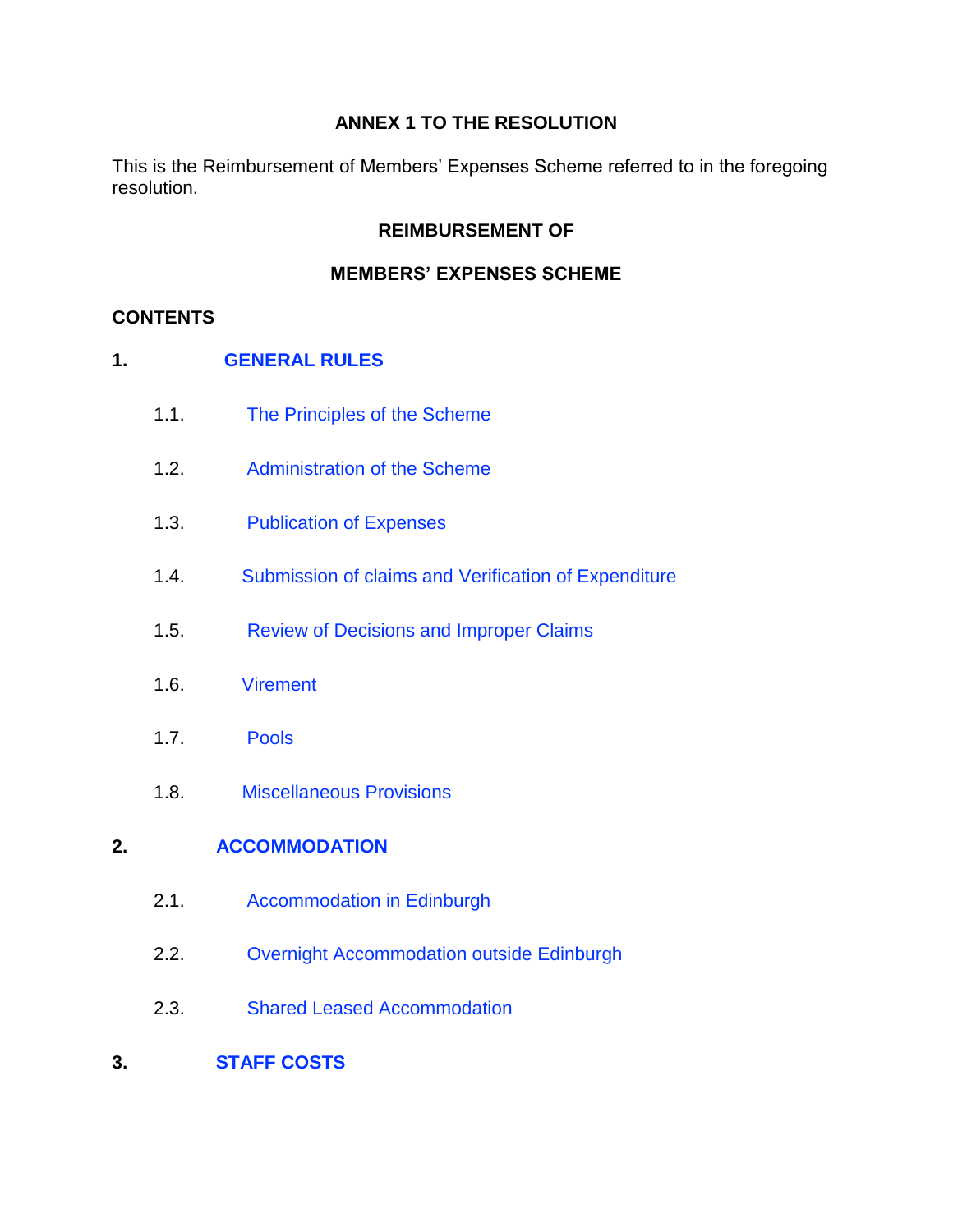## 3.1. [Introduction](#page-12-2)

## 3.2. [Staff Salary Costs](#page-13-0)

- 3.3. [Employer's National Insurance and Employer's Pension Contributions](#page-14-0)
- 3.4. [Temporary Staff Cover Costs](#page-14-1)
- 3.5. [Incidental and Ancillary Employment Costs](#page-14-2)
- 3.6. [Redundancy Costs](#page-15-0)
- 3.7. [Employment of Close Family Members of Another Member](#page-16-0)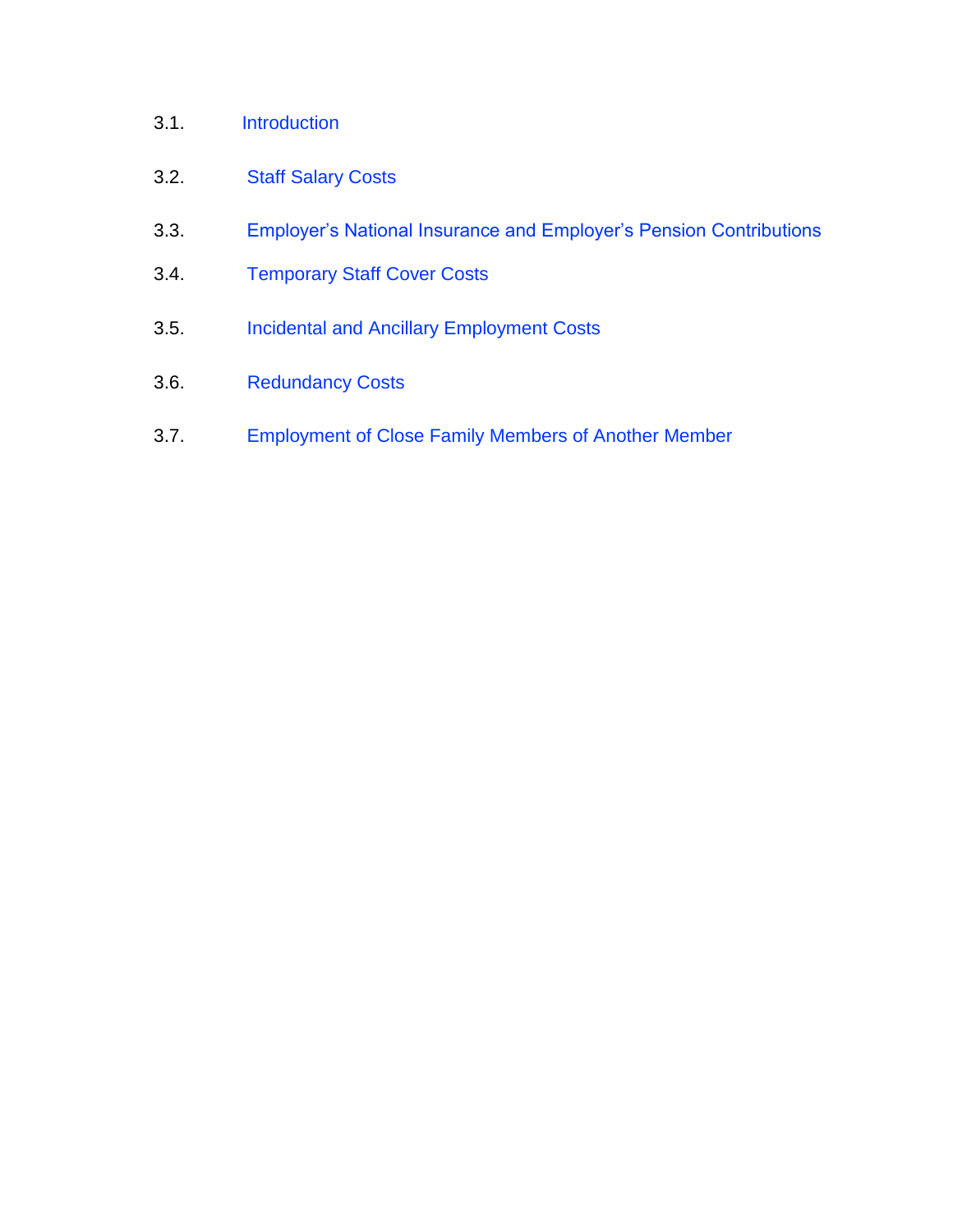#### **4. [OFFICE COSTS](#page-16-1)**

#### 4.[1. Introduction](#page-16-2)

4.2. [Reimbursement of Office Costs for Members who Establish and Run Local](#page-17-0)  [Parliamentary Offices](#page-17-0)

4.3. [Reimbursement of Office Costs for Members who do not Establish and Run Local](#page-19-0)  [Parliamentary Offices](#page-19-0)

- 4.4 [Members Working from Home](#page-19-1)
- 4.5 [Telecommunications Costs](#page-20-0)
- 4.6. [Surgery Advertising](#page-20-1)
- <span id="page-4-0"></span>**5. [COST OF TRAVEL](#page-20-2)**
- **6. [DISABILITY](#page-21-0)**
- <span id="page-4-1"></span>**7. [ADDITIONAL EXPENSES](#page-21-2)**
- 7.1 [Interpretation, Translation and](#page-21-3) Similar Costs
- 7.2 [Exceptional Expenses](#page-21-4)
- **8 [WINDING-UP](#page-21-1)**
- 8.1 [Introduction](#page-22-0)
- 8.2 [Staff Costs](#page-22-1)
- 8.3 [Staff Redundancy](#page-22-2)
- 8.4 [Accommodation, Office and Associated Costs](#page-23-1)
- 8.5 [Time Limit for Submission of Claims](#page-23-2)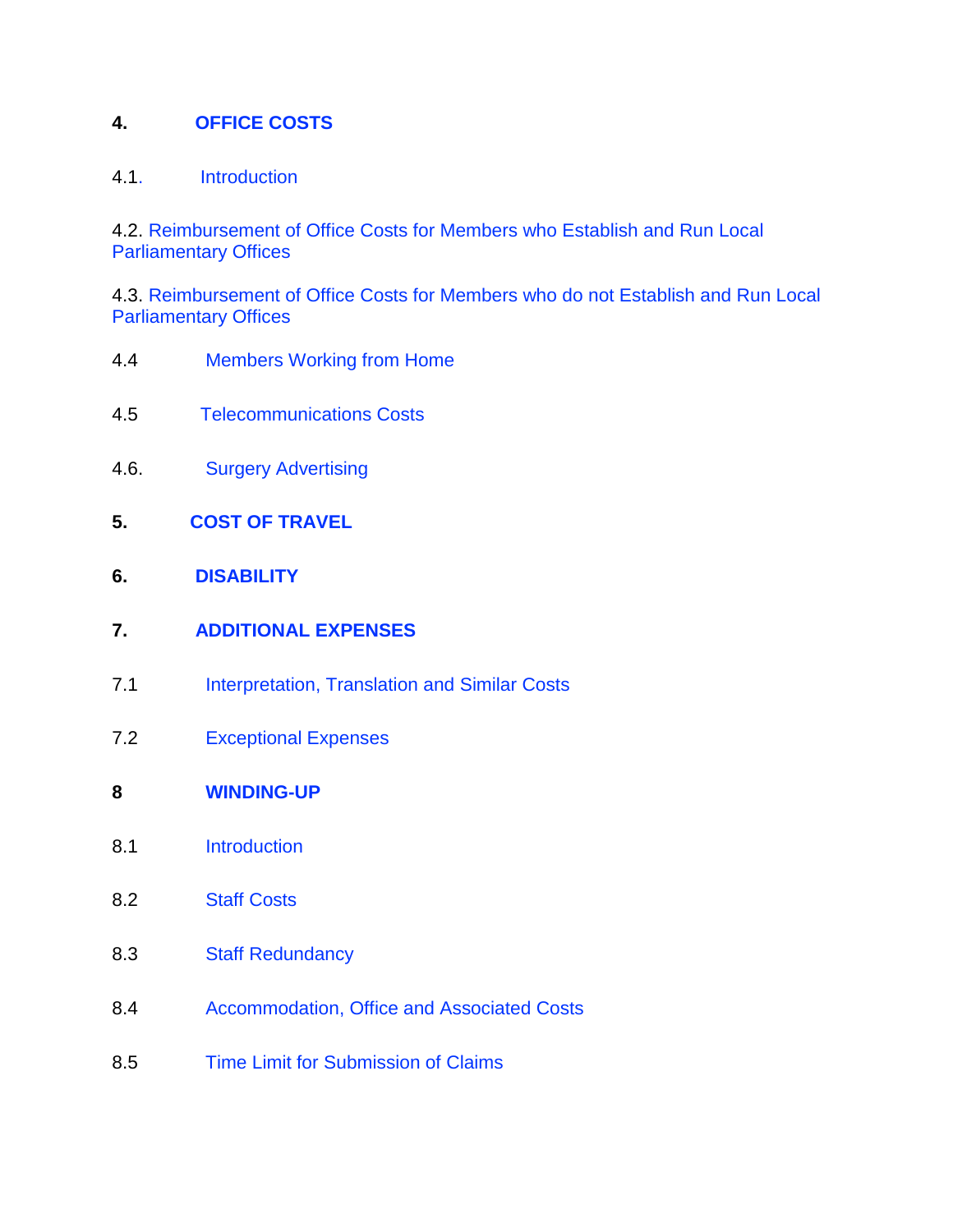### **9. [DEFINITIONS](#page-23-0)**

#### **ANNEXES**

- <span id="page-5-1"></span>A. [Groups of Constituencies For Entitlement to Accommodation in Edinburgh](#page-26-0)
- <span id="page-5-2"></span><span id="page-5-0"></span>B. [Constituencies and Regions for Entitlement to](#page-28-0) Overnight Accommodation [Outside Edinburgh](#page-28-0)

### **SECTION 1 - [GENERAL RULES](#page-5-0)**

#### <span id="page-5-3"></span>**1.1 [THE PRINCIPLES OF THE SCHEME](#page-5-3)**

- 1.1.1 In submitting a claim, a member shall:-
- (a) act in accordance with the Scheme Principles;
- (b) comply with the rules of the Scheme; and
- (c) have regard to any guidance issued by the SPCB under paragraph 1.2.2(c).
- 1.1.2 The Principles of the Scheme are:-

#### **Objectivity**

- A member is entitled to reimbursement of expenses which have been incurred only for the purpose of carrying out parliamentary duties.
- A member shall not submit a claim unless the member is satisfied that the expenses represent value for money and were incurred having due regard to efficiency and effectiveness.

#### **Accountability**

- A member is personally accountable for a claim, even if the member delegates the administration of the claim to others.
- A member is entitled to reimbursement of expenses only if the claim is supported by receipts or other documentation confirming the expenditure, unless otherwise determined by the SPCB.

#### **Openness**

 A member shall be open and transparent as respects expenses claimed under the Scheme.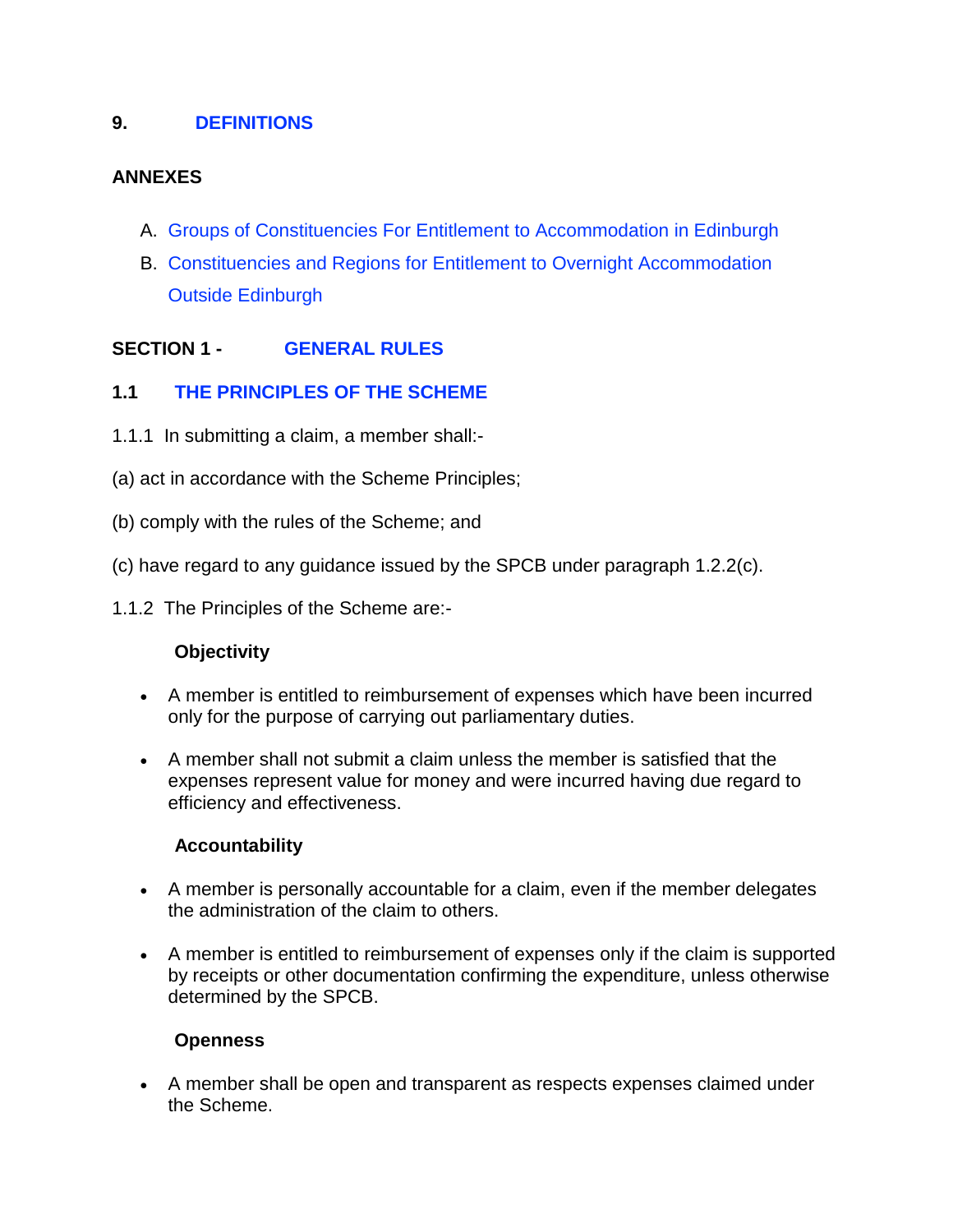## **Integrity**

- A member shall ensure that a claim is in compliance with the Scheme.
- A member shall not submit a claim which relates to party political activity and a member shall not enter into any arrangement which could give rise to a benefit to a party political organisation.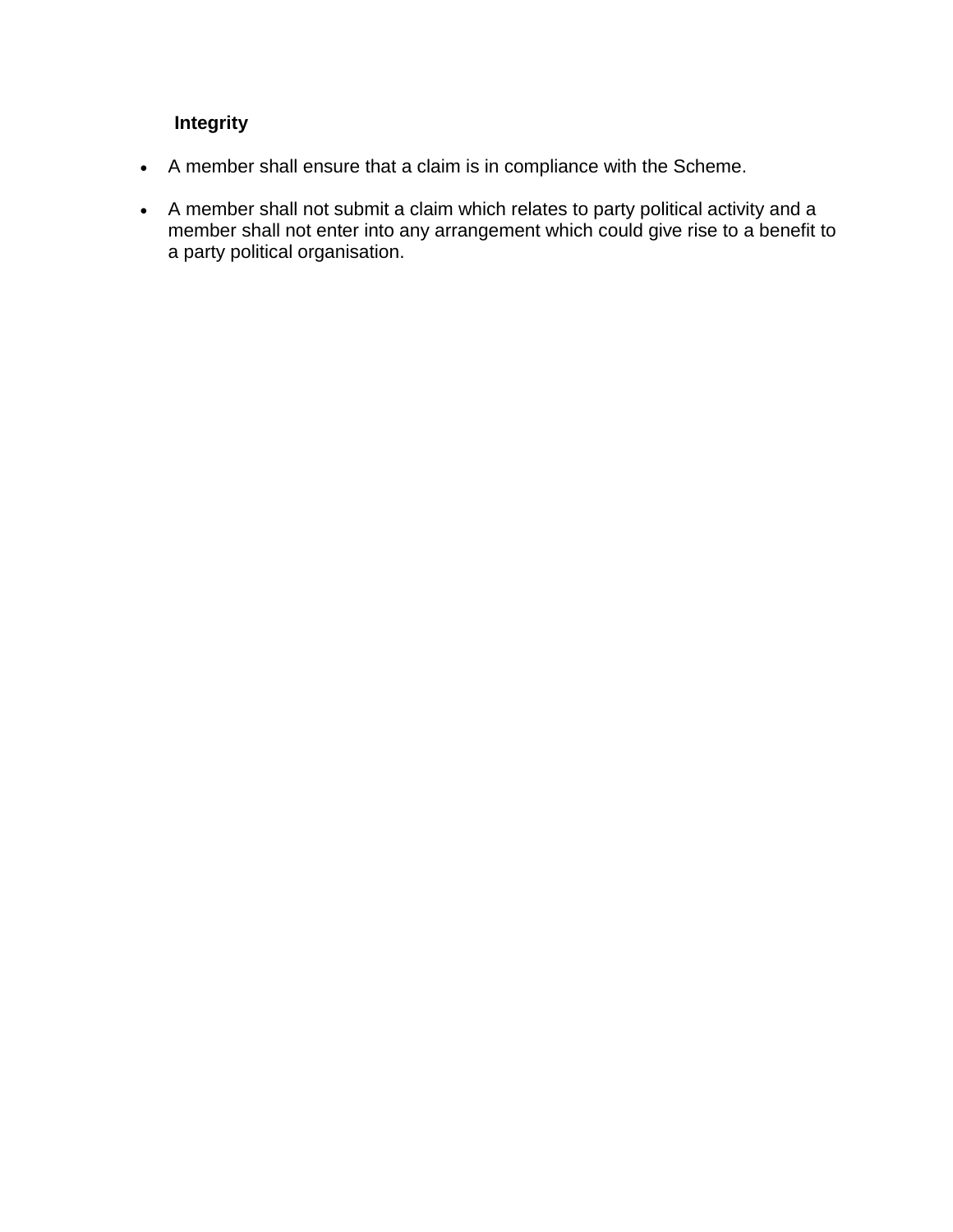#### **Selflessness**

 A member shall ensure that any claim is submitted solely in respect of the performance of parliamentary duties and is not submitted in order to gain financial or other benefit for the member or any other person.

#### **Honesty**

• A claim shall be made in good faith.

#### **Leadership**

• In complying with the rules of the Scheme and the Scheme Principles, a member shall lead by example to strengthen public trust in the Scheme.

#### **Equality**

All members have equal formal and legal status

1.1.3 The SPCB shall exercise its functions under the Scheme so as best to promote and achieve conformity with the Scheme Principles.

#### <span id="page-7-0"></span>**1.2 [ADMINISTRATION OF THE SCHEME](#page-7-0)**

1.2.1 The Scheme is to be administered by the SPCB.

1.2.2 In exercising its functions under the Scheme, the SPCB may make such arrangements as it sees fit for administration of the Scheme and for determining any claims and may, in particular:-

(a) prescribe the form and manner in which claims are submitted and the manner in which claims are verified;

(b) on the submission of a claim by a member, reimburse expenses incurred by that member;

(c) issue guidance to members on the operation of the Scheme;

(d) prescribe time limits for the submission of claims and determine the consequences of failure to comply with any such time limits; and

(e) do anything else which the SPCB considers necessary or expedient in connection with the administration of the Scheme.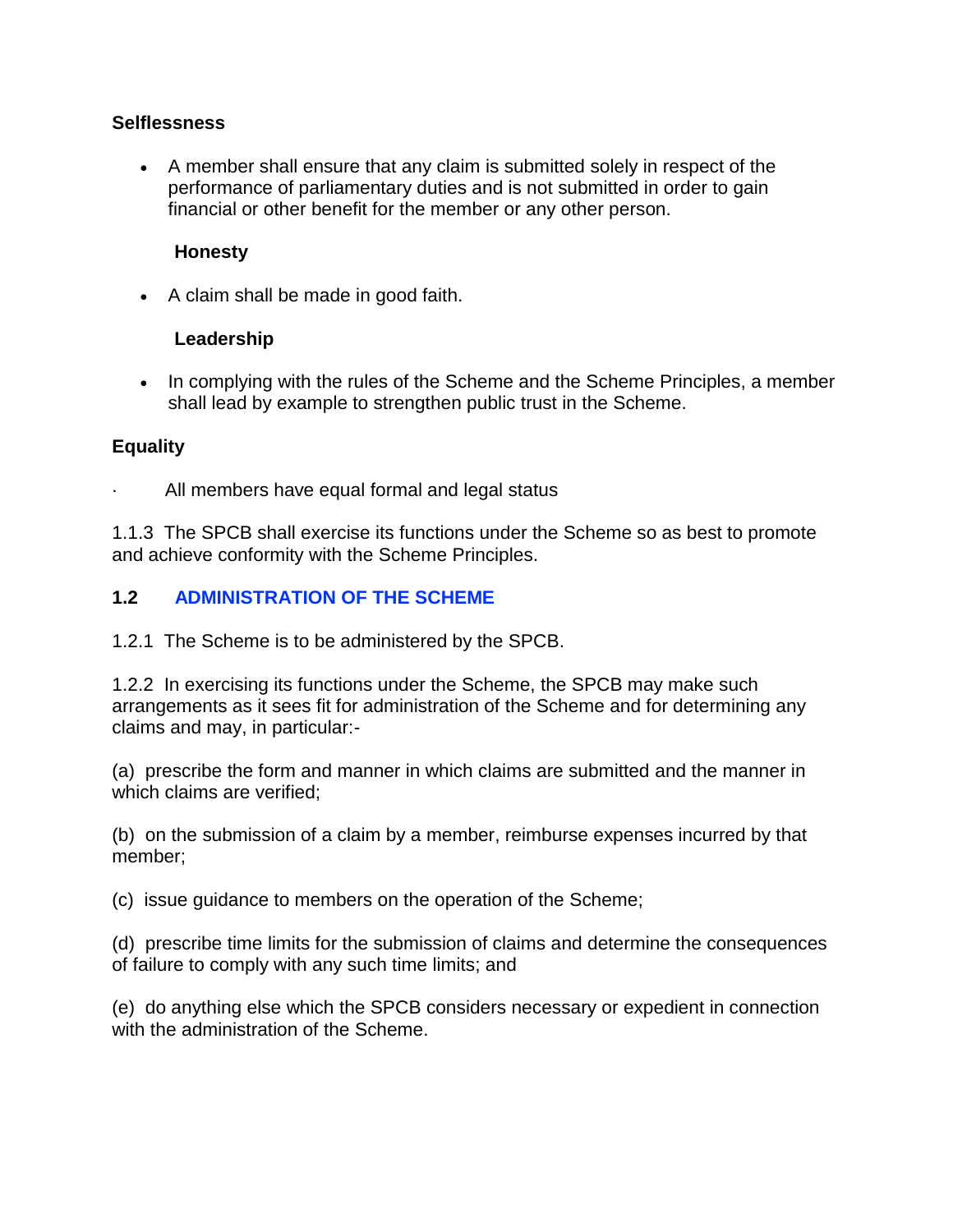1.2.3 In determining any matter under the Scheme the SPCB shall, in particular, consider whether a member has had regard to guidance issued under paragraph  $1.2.2(c)$ .

1.2.4 For each financial year the SPCB shall uprate the various limits on expenses or costs which can be reimbursed under the Scheme, having regard to such indices as the SPCB considers appropriate. Such increases shall apply from 1 April in any financial year.

1.2.5 The limits on the reimbursement of accommodation costs under paragraph 2.1.7, staff salary costs under paragraph 3.2.1 and office costs under paragraphs 4.2.3 and 4.2.4 shall be rounded up to the nearest £100 at each uprating under paragraph 1.2.4.

1.2.6 The SPCB may at any time review the limits on the reimbursement of office costs under paragraphs 4.2.3, 4.2.4 and 4.2.7 and may, following such a review, apply such variation to those limits as it considers appropriate. Any such variation shall apply from 1 April in any financial year.

1.2.7 Where any changes are enacted in respect of constituencies or regions following a review by the Boundary Commission for Scotland, the SPCB may amend such references to constituencies and regions in this Scheme as it considers necessary to give effect to those changes.

### <span id="page-8-0"></span>**1.3 [PUBLICATION OF EXPENSES](#page-8-0)**

1.3.1 The SPCB shall publish information on expenses reimbursed to members under the Scheme in such form and at such intervals as the SPCB may determine.

## <span id="page-8-1"></span>**1.4 [SUBMISSION OF CLAIMS AND VERIFICATION OF EXPENDITURE](#page-8-1)**

1.4.1 Where a member is entitled to reimbursement of expenses or costs under the Scheme, the member shall complete and authenticate any form or other documentation provided or required by the SPCB.

1.4.2 Where a member is required to apply to the SPCB for reimbursement of any expenses or costs under the Scheme:-

(a) in advance of incurring any such expenses or costs, a member shall submit an application to the SPCB for approval of such expenses or costs in such form as the SPCB may require;

(b) the SPCB may grant its approval for reimbursement of such expenses or costs to such extent as it considers appropriate; and

(c) following such approval and once any such expenses or costs have been incurred by the member, the member shall complete and authenticate any form or other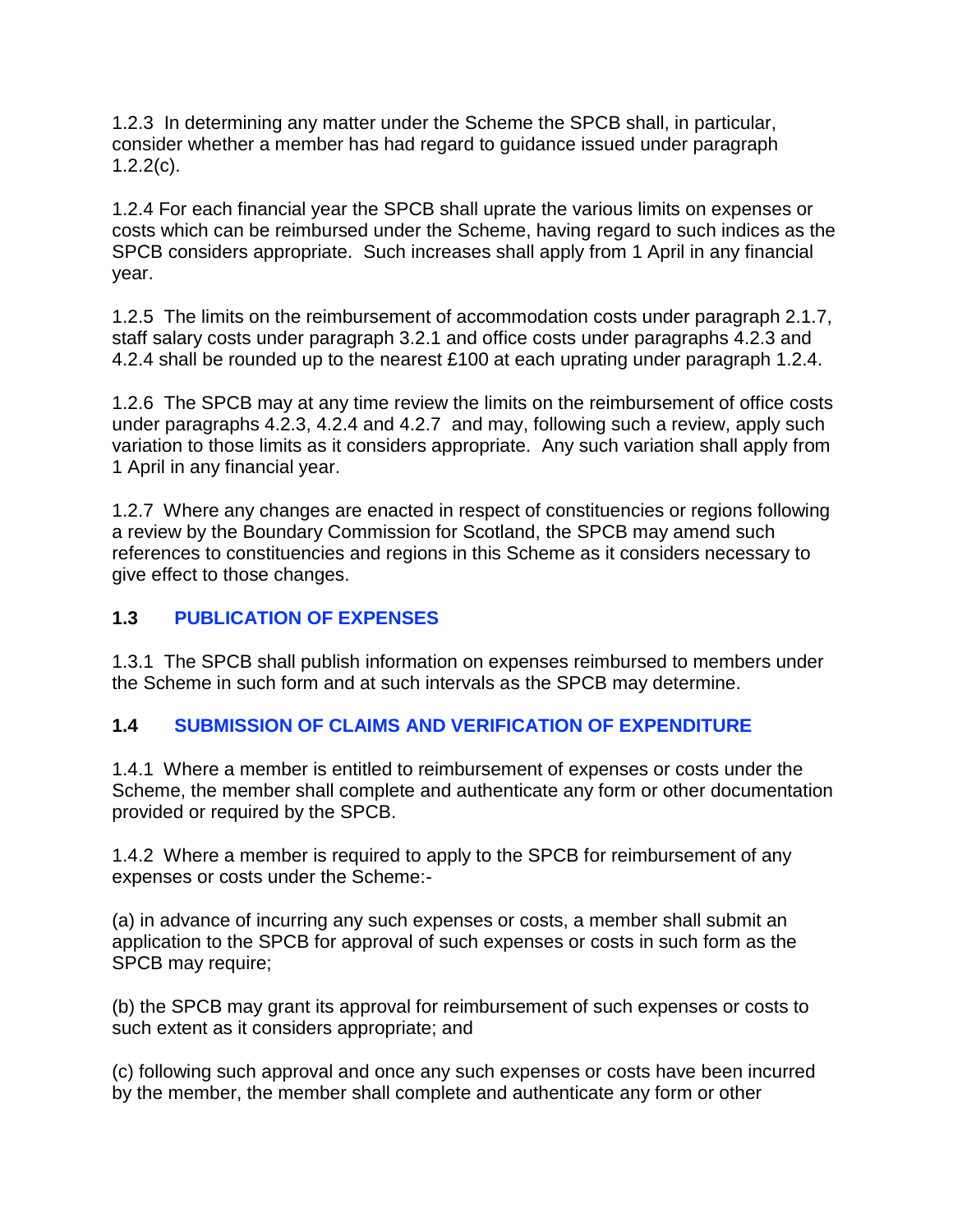documentation provided or required by the SPCB and the SPCB shall reimburse such expenses or costs to the extent previously approved by it (or to the extent of expenses or costs actually incurred if that amount is less).

1.4.3 Subject to paragraph 1.4.4, the SPCB shall reimburse expenses or costs under this Scheme only on production of evidence of such expenses or costs in the form of supporting invoices or receipts or such other documentation as the SPCB may determine from time to time.

1.4.4 A member is not required to provide supporting invoices and receipts for the reimbursement of the cost of travel undertaken in the performance of, or in support of, the member's parliamentary duties:-

(a) in respect of a claim for an amount per mile for a journey, or part of a journey, by motor vehicle (excluding a hired motor vehicle), motor cycle, or bicycle; or

(b) in such other exceptional circumstances as the SPCB may determine.

1.4.5 The SPCB may determine that in certain circumstances a member shall provide written justification for the use of a taxi. The SPCB shall reimburse a member for taxi costs only to the extent that it is satisfied with the justification provided.

## <span id="page-9-0"></span>**1.5 [REVIEW OF DECISIONS AND IMPROPER CLAIMS](#page-9-0)**

1.5.1 Where a member disputes a decision either not to reimburse expenses or costs or not to approve expenses or costs for reimbursement, the SPCB may review that decision. Any decision of the SPCB on review is final and it shall intimate the result of that review to the member.

1.5.2 The SPCB may investigate any claim. Where, following such an investigation, the SPCB finds that a member has submitted an improper claim, the SPCB may report to the Standards, Procedures and Public Appointments Committee and may recommend the removal of all or part of the member's entitlement to reimbursement of expenses under this Scheme for such period and to such extent as the SPCB may specify.

## <span id="page-9-1"></span>**[1.6 VIREMENT](#page-9-1)**

1.6.1 Subject to paragraph 1.6.2, a member's entitlement to reimbursement of expenses or costs may not be transferred between the different categories of entitlement to reimbursement of expenses or costs in Sections 2, 3, or 4.

1.6.2 On no more than two occasions in any financial year a member may transfer in total an amount which does not exceed in aggregate one half of the limit on that member's entitlement to reimbursement of office costs to that member's entitlement to reimbursement of staff salary costs. A member making such a transfer shall notify the SPCB in advance of incurring any costs in respect of the sum transferred.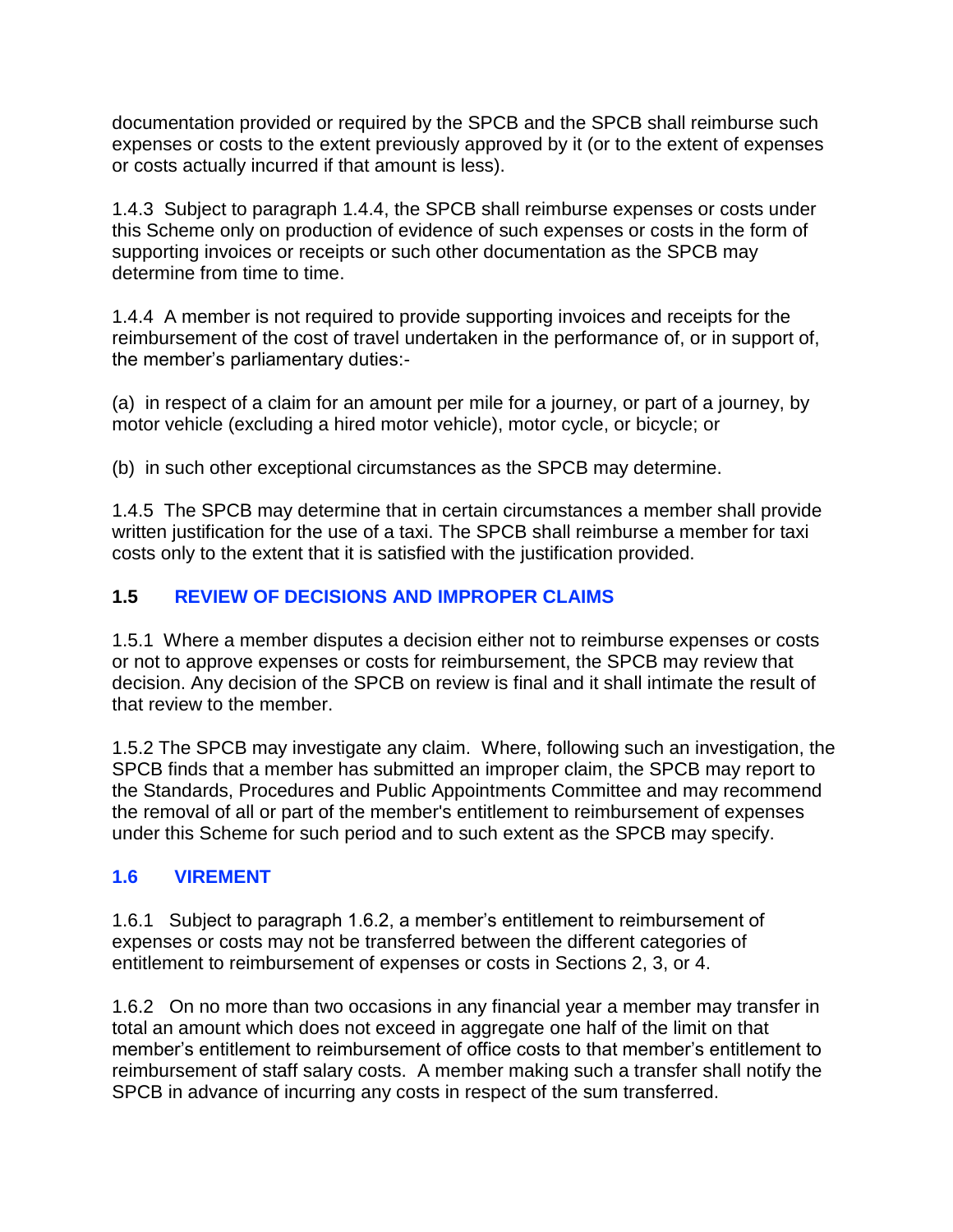### <span id="page-10-1"></span>**1.7 [POOLS](#page-10-1)**

1.7.1 Any members who set up a pool with one or more other members shall give written notice to the SPCB of the setting up of the pool. Such notice shall be in the names of all of the members in the pool.

### <span id="page-10-2"></span>**1.8 [MISCELLANEOUS PROVISIONS](#page-10-2)**

1.8.1 A member is not entitled to reimbursement of expenses where those expenses have been, or will be, reimbursed or otherwise met from any other source.

1.8.2 Where a person becomes a member part way through a financial year, or where a member ceases to be a member part way through a financial year, any limit on the annual entitlement to reimbursement of expenses or costs is to be applied on a pro rata basis or on such other basis as the SPCB may determine.

### <span id="page-10-0"></span>**SECTION 2 - [ACCOMMODATION](#page-10-0)**

### <span id="page-10-3"></span>**2.1 [ACCOMMODATION IN EDINBURGH](#page-10-3)**

2.1.1 Subject to the provisions of paragraphs 2.1.4 to 2.1.6, a member with a main residence in a constituency listed in Group Two of Annex A is entitled to reimbursement of the cost of overnight accommodation for each night which that member requires to stay in Edinburgh in connection with the performance of parliamentary duties.

2.1.2 Subject to the provisions of paragraphs 2.1.4 to 2.1.6, a member with a main residence in a constituency listed in Group Three of Annex A is entitled to reimbursement of the cost of either:-

(a) overnight accommodation for each night which that member requires to stay in Edinburgh in connection with the performance of parliamentary duties; or

(b) leasing residential property in Edinburgh, other than from a close family member, another member or connected person.

2.1.3 Where a member is entitled to reimbursement of the cost of leasing residential property under paragraph 2.1.2(b), the member is entitled to reimbursement in respect of the following:-

- (a) rent;
- (b) council tax and water charges;
- (c) factoring charges, but excluding common repair costs;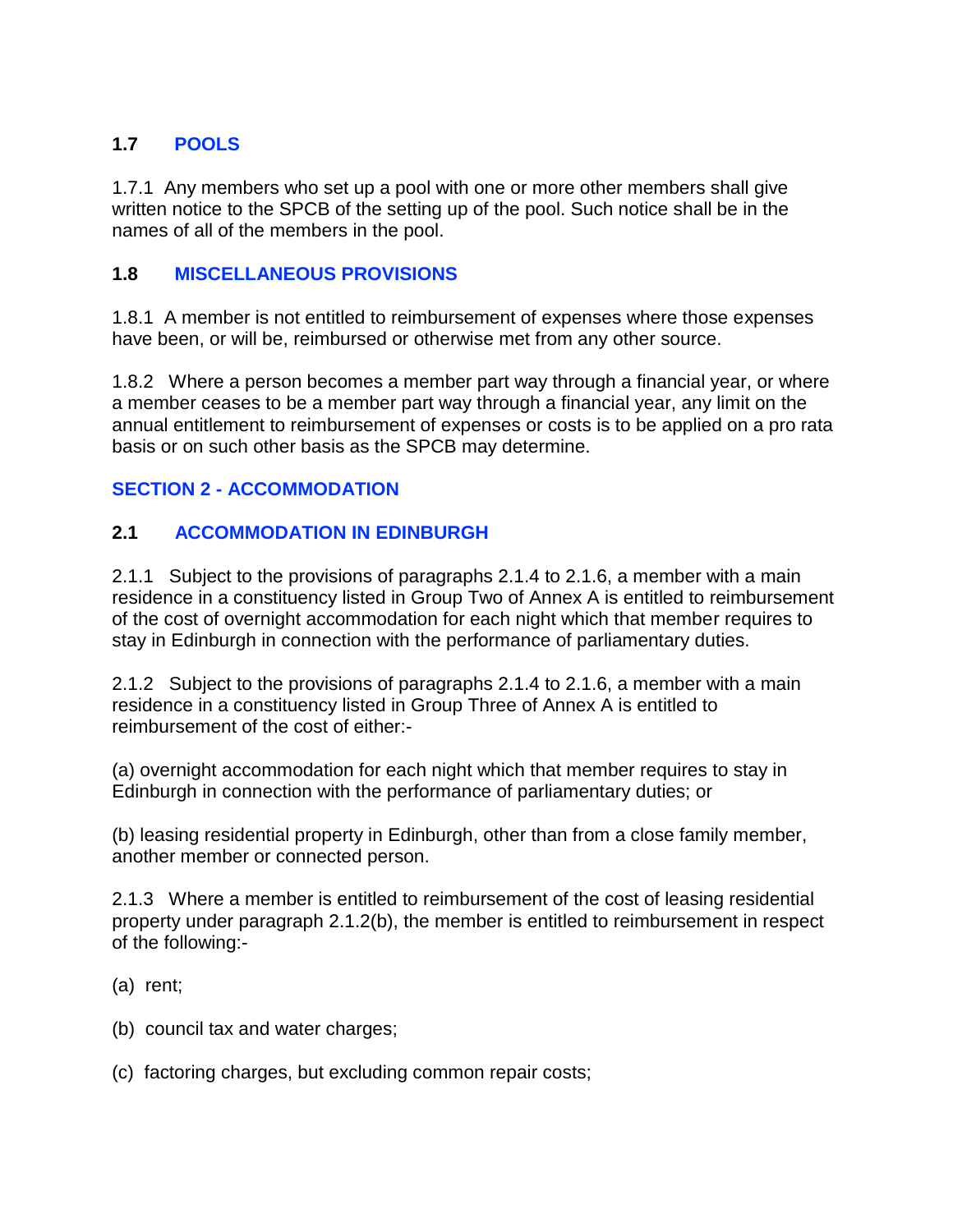(d) utility costs and telecommunications costs; and

(e) contents insurance.

2.1.4 Subject to paragraphs 2.1.5 a member who has either a main residence or any other residence in Edinburgh is not entitled to reimbursement of the cost of accommodation in Edinburgh under this Section.

2.1.5 A member who has a main residence in a constituency listed in either Group Two or Group Three of Annex A and who also has any other residence in Edinburgh may apply to the SPCB for reimbursement of the cost of overnight accommodation in Edinburgh. The SPCB shall reimburse such costs only if it is satisfied that it would not be reasonable in all the circumstances to expect that member to use that member's other residence in connection with the performance of parliamentary duties.

2.1.6 Where:-

(a) a member has a main residence in a constituency listed in Group Three of Annex A; and

(b) the member also owns another residence in Edinburgh which the member uses in connection with the performance of parliamentary duties, the member is entitled to claim reimbursement of the actual costs specified in paragraph 2.1.3(b), (c) (d) and (e) in respect of that other residence

2.1.7 A member is entitled to reimbursement of costs for accommodation in Edinburgh under paragraphs 2.1.1, 2.1.2, 2.1.3, 2.1.5 and 2.1.6 subject to the limit in each financial year specified in the Schedule of Rates.

### <span id="page-11-0"></span>**2.2 [OVERNIGHT ACCOMMODATION OUTSIDE EDINBURGH](#page-11-0)**

2.2.1 A member is entitled to reimbursement of the cost of overnight accommodation:-

(a) subject to paragraph 2.2.2, outside Edinburgh (but within the UK) for each night when the performance of parliamentary duties prevents the member from using the member's main residence or any other residence; and

(b) when in Brussels or Strasbourg for meetings with members of the European Parliament and/or with representatives of the European Union institutions in connection with the performance of the member's parliamentary duties.

2.2.2 A member is not entitled to reimbursement under paragraph 2.2.1(a) in connection with the performance of parliamentary duties within the constituency or region from which the member has been returned unless:-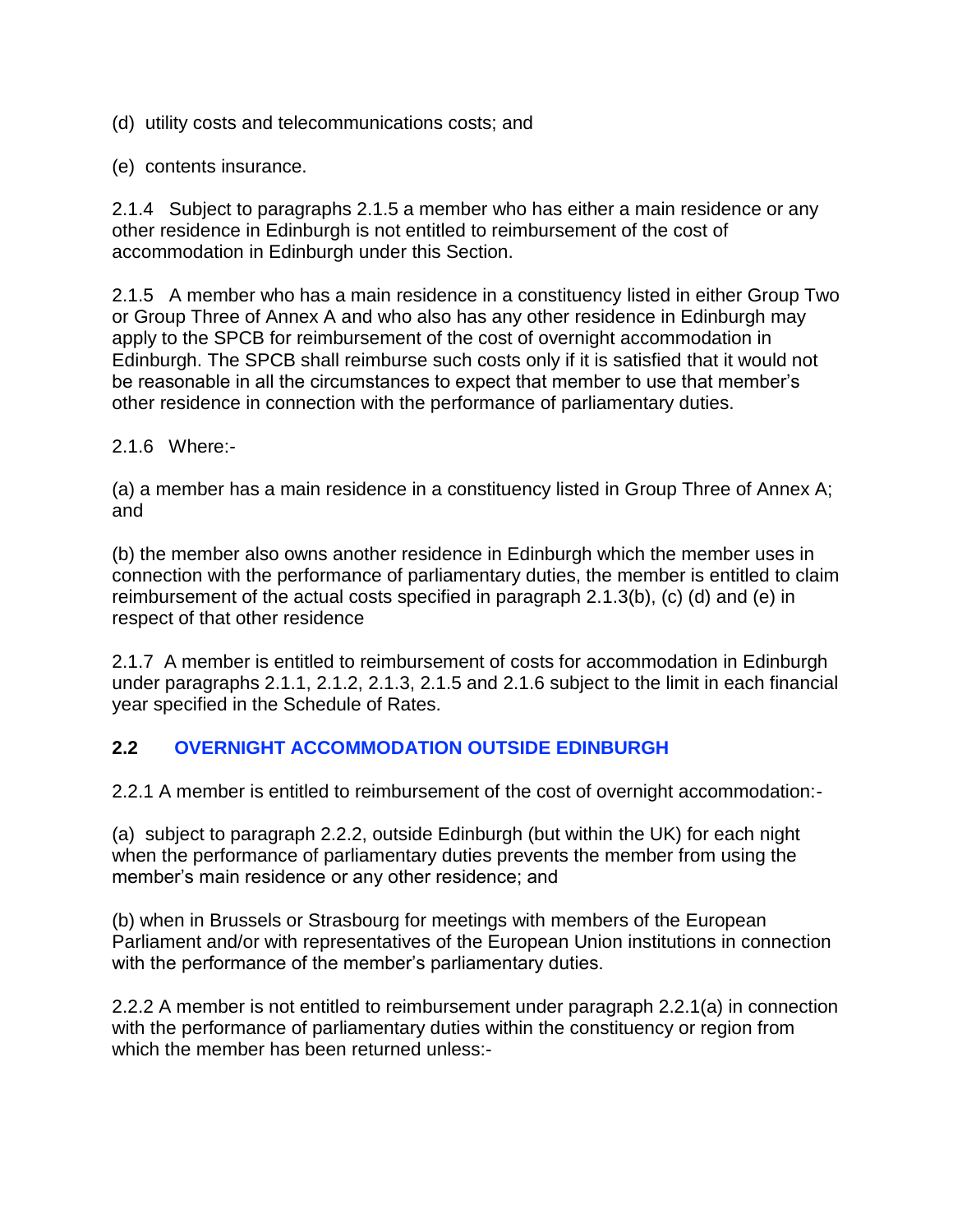(a) the member has been returned from one of the constituencies or regions listed in Annex B; or

(b) in the case only of members returned either from the Cunninghame North Constituency or from the West of Scotland region, the requirement for overnight accommodation arises in connection with the performance of parliamentary duties on an island in the Cunninghame North constituency.

2.2.3 Unless paragraph 2.2.1 (b) applies, a member shall apply to the SPCB for reimbursement of the cost of overnight accommodation for each night which the member requires to stay outwith the UK in connection with the performance of parliamentary duties.

### <span id="page-12-0"></span>**[2.3 SHARED RESIDENTIAL LEASED ACCOMMODATION](#page-12-0)**

2.3.1 Section 2.3 shall only apply to a member with a main residence in a constituency listed in Group Three of Annex A.

2.3.2 Subject to paragraph 2.3.3, where more than one member leases the same residential property in Edinburgh together with another member or members, those members are entitled between or amongst them to reimbursement of the costs of leasing the residential property in accordance with paragraph 2.1.3.

2.3.3 The limit on the entitlement of each member to reimbursement of costs reimbursed under paragraph 2.3.2 is the limit in each financial year specified in the Schedule of Rates plus one third of that amount in respect of each additional member, apportioned equally between the members.

2.3.4 A member who submits a claim in respect of the cost of shared residential leased accommodation shall declare that arrangement to the SPCB. The declaration shall be in writing, include the name(s) of the other member or members with whom tenancy is shared, a copy of the letting agreement and or lease, and such other information as the SPCB shall determine.

## <span id="page-12-1"></span>**SECTION 3 - [STAFF COSTS](#page-12-1)**

### <span id="page-12-2"></span>**3[.1 INTRODUCTION](#page-12-2)**

3.1.1 A member may engage staff under a contract of employment (whether on a fulltime or part-time basis), under a contract for services or by virtue of an arrangement with an agency and any such staff may be permanent or temporary.

3.1.2 A member of staff may be engaged either by a single member or jointly by two or more members through a pool.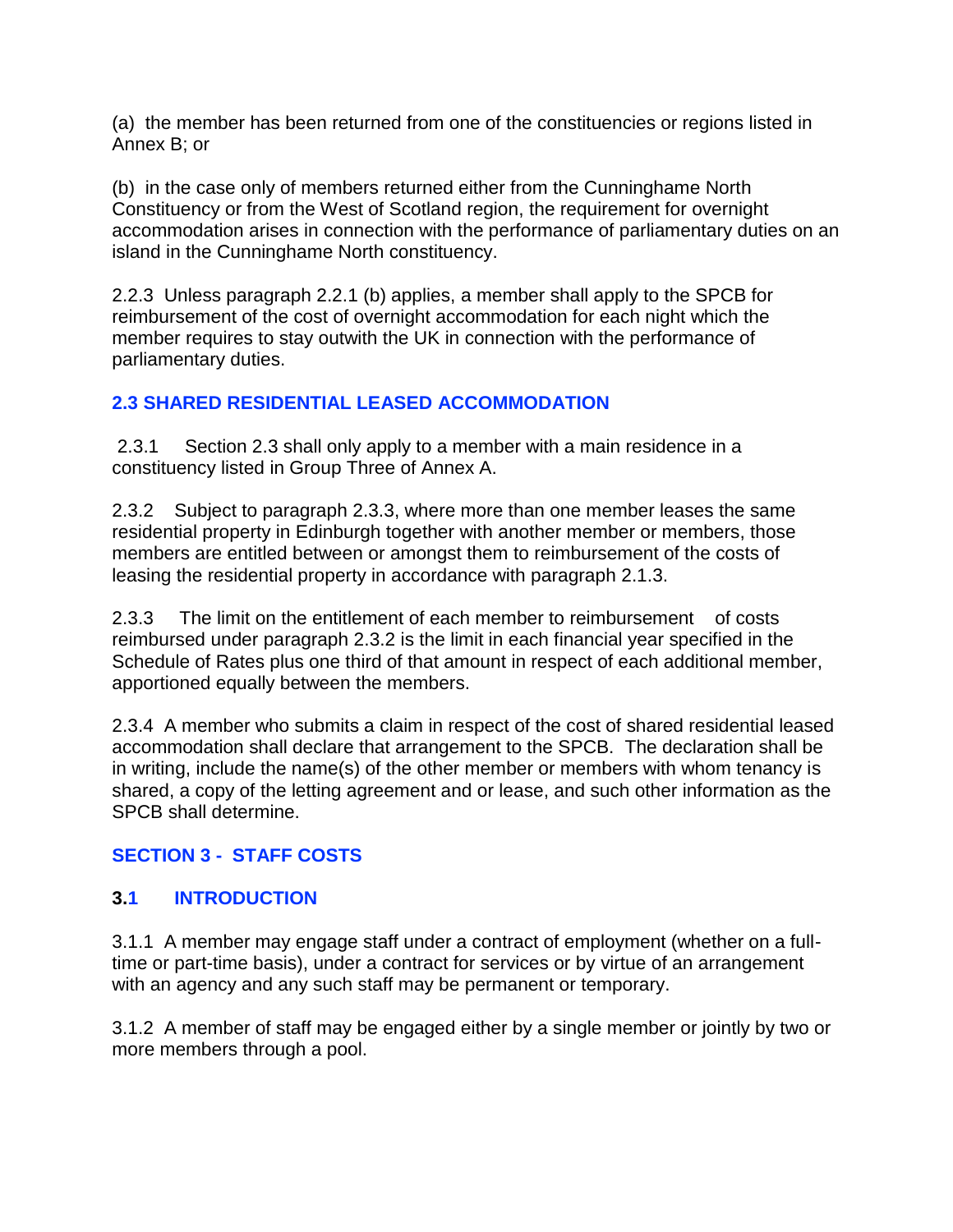3.1.3 This Section applies in respect of the following costs for staff who are engaged for the purpose of assisting in the performance of the member's parliamentary duties:-

(a) staff salary costs;

(b) employer's National Insurance and employer's pension contributions;

(c) temporary staff cover costs;

(d) incidental and ancillary employment costs; and

(e) redundancy costs.

3.1.4 Staff shall not undertake any significant party political activity during any hours of work which are included within claims submitted under this Section.

3.1.5 The SPCB shall:-

(a) provide a payroll service for members' employees;

(b) provide an arrangement for employer's pension contributions to be paid to an employee's choice of pension scheme, provided that such pension scheme has been approved by the SPCB; and

(c) process any other benefits deemed appropriate under the model terms and conditions of employment approved by the SPCB from time to time.

3.1.6 A member shall provide to the SPCB sufficient details about their employees to allow the SPCB to provide the services specified in paragraph 3.1.5.

3.1.7 A member may submit a claim under this Section in respect of an employee only if the employee is employed on terms which are no less favourable than the model terms and conditions of employment approved by the SPCB from time to time.

3.1.8. Section 3 does not apply in relation to the employment of a close family member by a member, whether individually or through a pool;

### <span id="page-13-0"></span>**3.2 [STAFF SALARY COSTS](#page-13-0)**

3.2.1 A member is entitled to reimbursement of staff salary costs subject to the limit in any financial year specified in the Schedule of Rates.

3.2.2 Staff salary costs comprise:-

(a) in respect of employees, the employee's gross salary, including any overtime payments, and any necessary expenses (other than expenses in respect of the cost of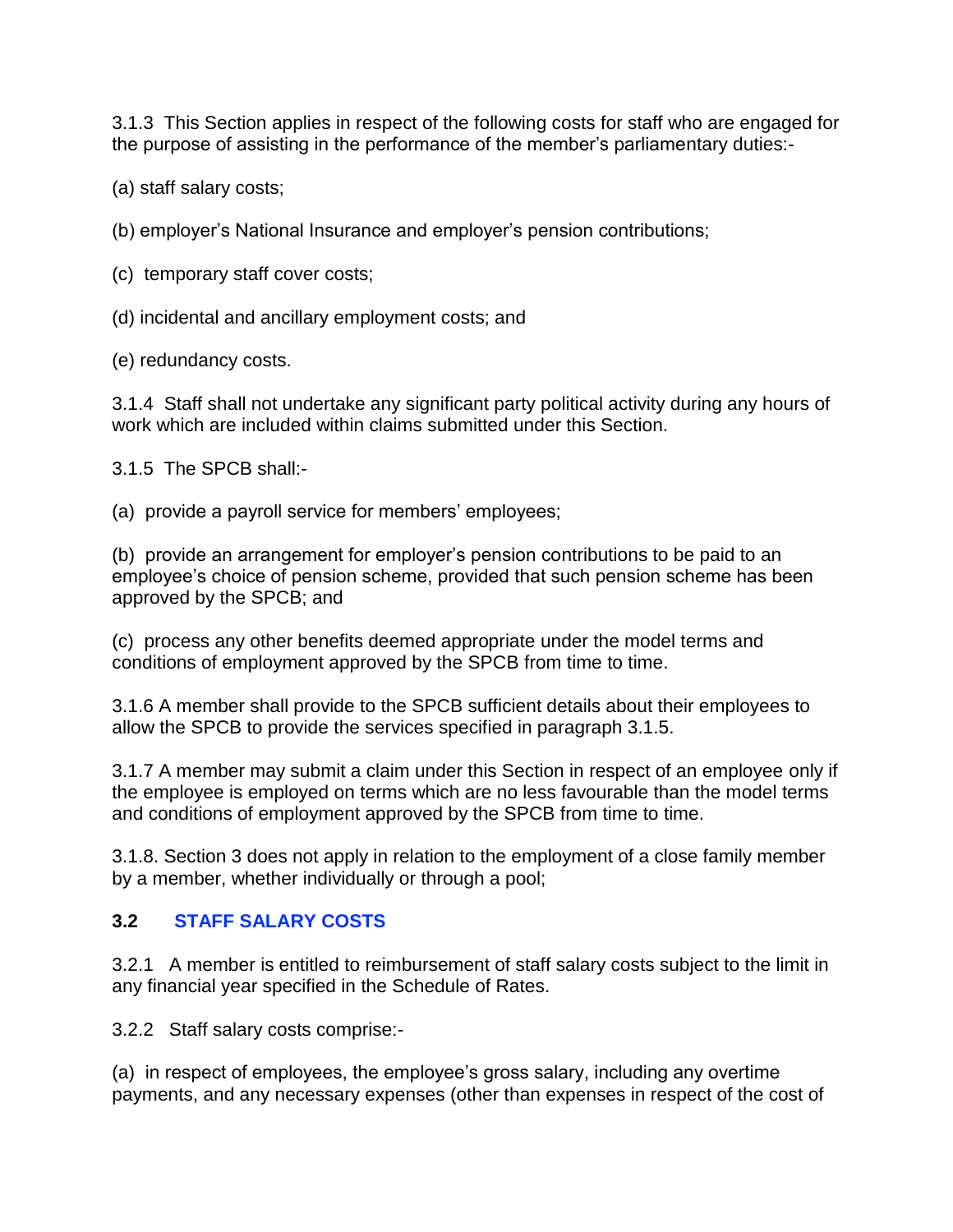travel or the cost of overnight accommodation) reimbursed to the employee by the member, but (subject to paragraph 3.3.1) excluding employer's National Insurance contributions or employer's pension contributions;

(b) the amount of any redundancy payment payable to an employee or any costs which arise as a result of any other termination of an employee's contract;

(c) in respect of self-employed or agency staff, the gross contracted payment to the member of staff or the agency; or

(d) where members have set up a pool, incidental costs which arise from operation of the pool.

### <span id="page-14-0"></span>**3.3 [EMPLOYER'S NATIONAL INSURANCE AND EMPLOYER'S PENSION](#page-14-0)  [CONTRIBUTIONS](#page-14-0)**

3.3.1 Where a member is entitled to reimbursement of staff salary costs for an employee under paragraph 3.2.2(a), the SPCB may also reimburse any employer's National Insurance contributions and employer's pension contributions. The reimbursement of employer's pension contributions will be subject to a limit of 10% of the employee's gross basic annual salary, except in the case of employees in post as at 1 March 2001 where the actual contributions will be reimbursed.

## <span id="page-14-1"></span>**3.4 [TEMPORARY STAFF COVER COSTS](#page-14-1)**

3.4.1 A member may apply to the SPCB for reimbursement of the additional cost of employing or otherwise engaging temporary staff when necessary due to the absence of a permanent member of staff lasting in excess of two weeks.

3.4.2 An application under paragraph 3.4.1 shall be supported by adequate medical certificates or other relevant documents confirming the reason for absence.

3.4.3 Any costs reimbursed under paragraph 3.4.1 may include employer's National Insurance contributions and employer's pension contributions subject to a limit of 10% of the employee's gross basic annual salary.

3.4.4 The SPCB shall reimburse costs under paragraph 3.4.1 only if it is satisfied that the employment of temporary staff was reasonable in the circumstances.

### <span id="page-14-2"></span>**3.5 [INCIDENTAL AND ANCILLARY EMPLOYMENT COSTS](#page-14-2)**

3.5.1 A member may apply to the SPCB for reimbursement of the reasonable costs of advertising for recruitment of staff.

3.5.2 A member may apply to the SPCB for reimbursement of:-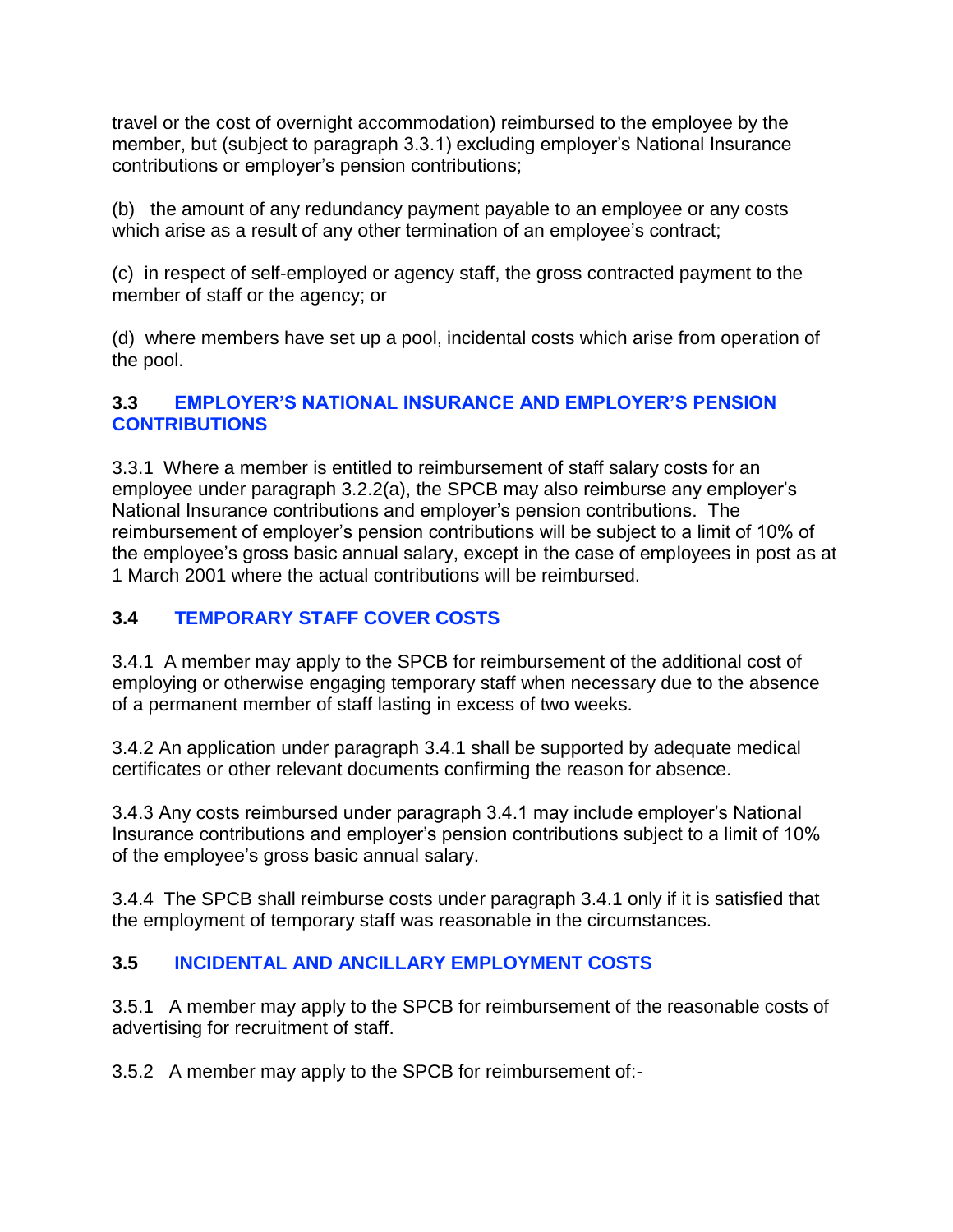(a) the fees incurred for the attendance of a member of staff, a volunteer or intern at a seminar or conference within the UK for the purpose of assisting the member in the performance of parliamentary duties;

(b) the fees or other charges incurred in providing appropriate training for a member of staff; and

(c) the cost of travel and overnight accommodation associated with sub-paragraphs (a) or (b) above.

3.5.3 A member who submits an application under paragraph 3.5.2 shall certify the reason for the attendance of the member of staff, volunteer or intern at the seminar or conference or the reason for the training for a member of staff . The SPCB shall approve an application under paragraph 3.5.2 only to the extent that it is satisfied with the reason given.

3.5.4 The SPCB may meet such expenses or costs in respect of such items of a kind which reflect good employment practices and facilities for members in their capacity as employers or for members' staff as the SPCB determines appropriate and subject to such conditions as the SPCB considers appropriate.

## <span id="page-15-0"></span>**3.6 [REDUNDANCY COSTS](#page-15-0)**

3.6.1 Paragraphs 3.6.2 to 3.6.4 apply where a member dismisses an employee by reason of redundancy at any time other than when the member has ceased to be a member.

3.6.2 Subject to paragraphs 3.6.3 and 3.6.4, where in any financial year the limit on a member's entitlement to reimbursement of staff salary costs is or would be exceeded by reason of the making of a redundancy payment, the SPCB may, on an application by the member, reimburse such further amount (not exceeding the amount of the redundancy payment) as it considers appropriate.

3.6.3 The SPCB shall reimburse an amount under paragraph 3.6.2 only if it is satisfied that:-

(a) the member was entitled under this Section to receive reimbursement of staff salary costs in respect of the employee concerned at the date of dismissal;

(b) the employee was in fact dismissed by reason of redundancy;

(c) the member was under a legal obligation to make the payment; and

(d) where, under the terms of the contract between the member and the employee, the employee's entitlement to a redundancy payment exceeds the employee's statutory entitlement, the contractual provision was reasonable in all the circumstances.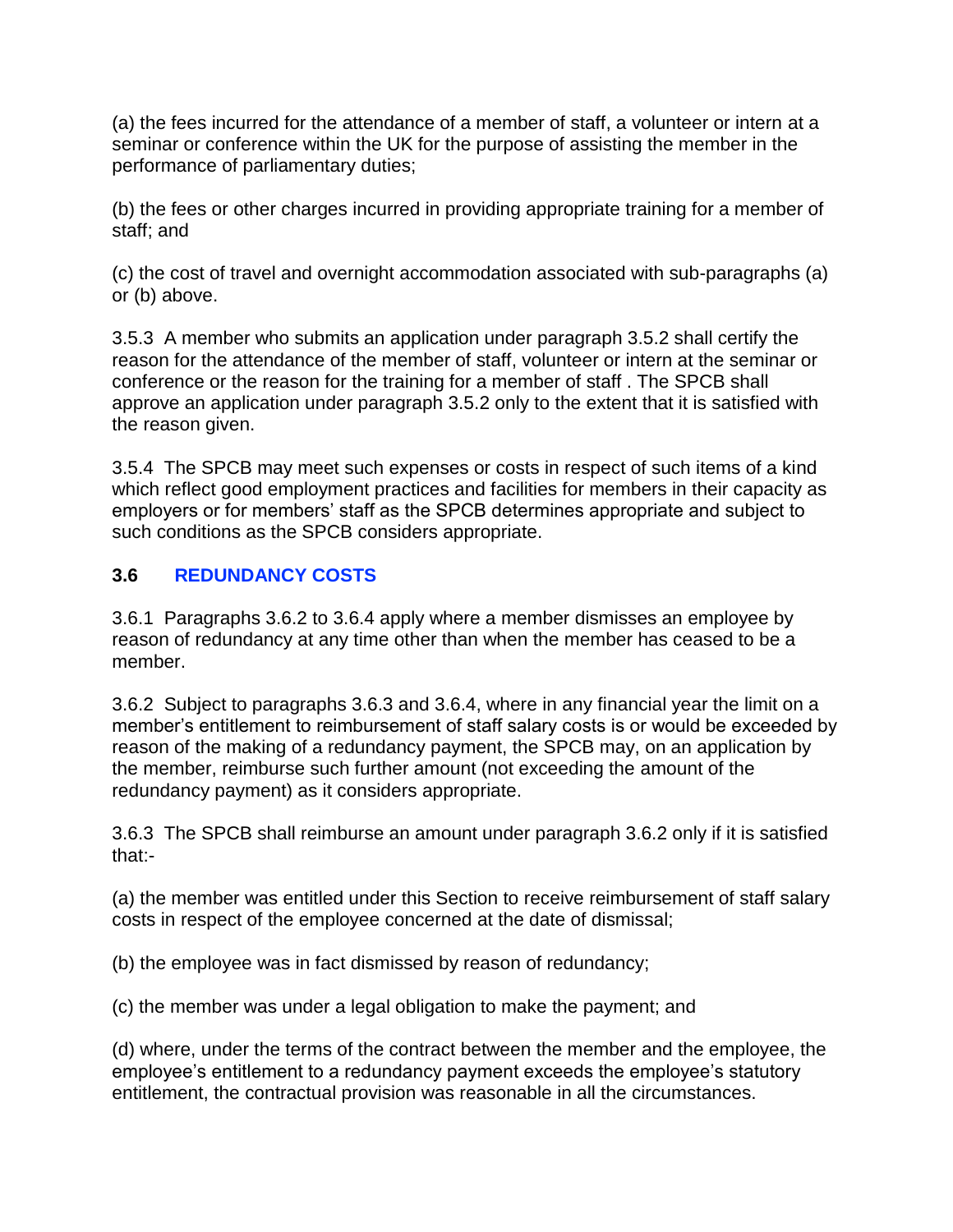3.6.4 If the SPCB determines under paragraph 3.6.3(d) that the contractual provision was not reasonable, the SPCB may restrict the application for reimbursement of the redundancy payment to such amount as the SPCB considers reasonable.

### <span id="page-16-0"></span>**3.7 [EMPLOYMENT OF CLOSE FAMILY MEMBERS OF ANOTHER MEMBER](#page-16-0)**

3.7.1 A member who submits a claim in respect of the cost of employing a close family member of another member, whether individually or through a pool, shall declare that relationship to the SPCB. The declaration shall be in writing and include the name of the close family member, the name of the other member, the relationship to that other member and such other information as the SPCB may determine.

3.7.2 The SPCB shall arrange for all such declarations to be registered in a register which is open to public inspection.

## <span id="page-16-1"></span>**SECTION 4 - [OFFICE COSTS](#page-16-1)**

### <span id="page-16-2"></span>**4.1 [INTRODUCTION](#page-16-2)**

4.1.1 A member is entitled to reimbursement of office costs reasonably incurred in the performance of the member's parliamentary duties, in so far as not available from the SPCB by way of central provision.

4.1.2 Office costs include, but are not limited to:-

(a) the cost of establishing and running a local parliamentary office, such as leasing and utility costs;

(b) the purchase or lease of office furniture or equipment (including IT or photocopying equipment) or the purchase of stationery;

(c) the cost of telecommunications, in so far as such costs exceed the limit on entitlement to reimbursement under paragraph 4.5.1;

(d) the cost of the publication and distribution of newsletters, annual reports and surveys;

(e) the cost of advertising and the cost of surgery advertising, in so far as the cost of surgery advertising exceeds the limit on entitlement to reimbursement under paragraph 4.6.1;

(f) the cost of overnight accommodation for a member of staff, a volunteer or intern when the member of staff, volunteer or intern is required to accompany a member for the purpose of assisting the member in the performance of parliamentary duties;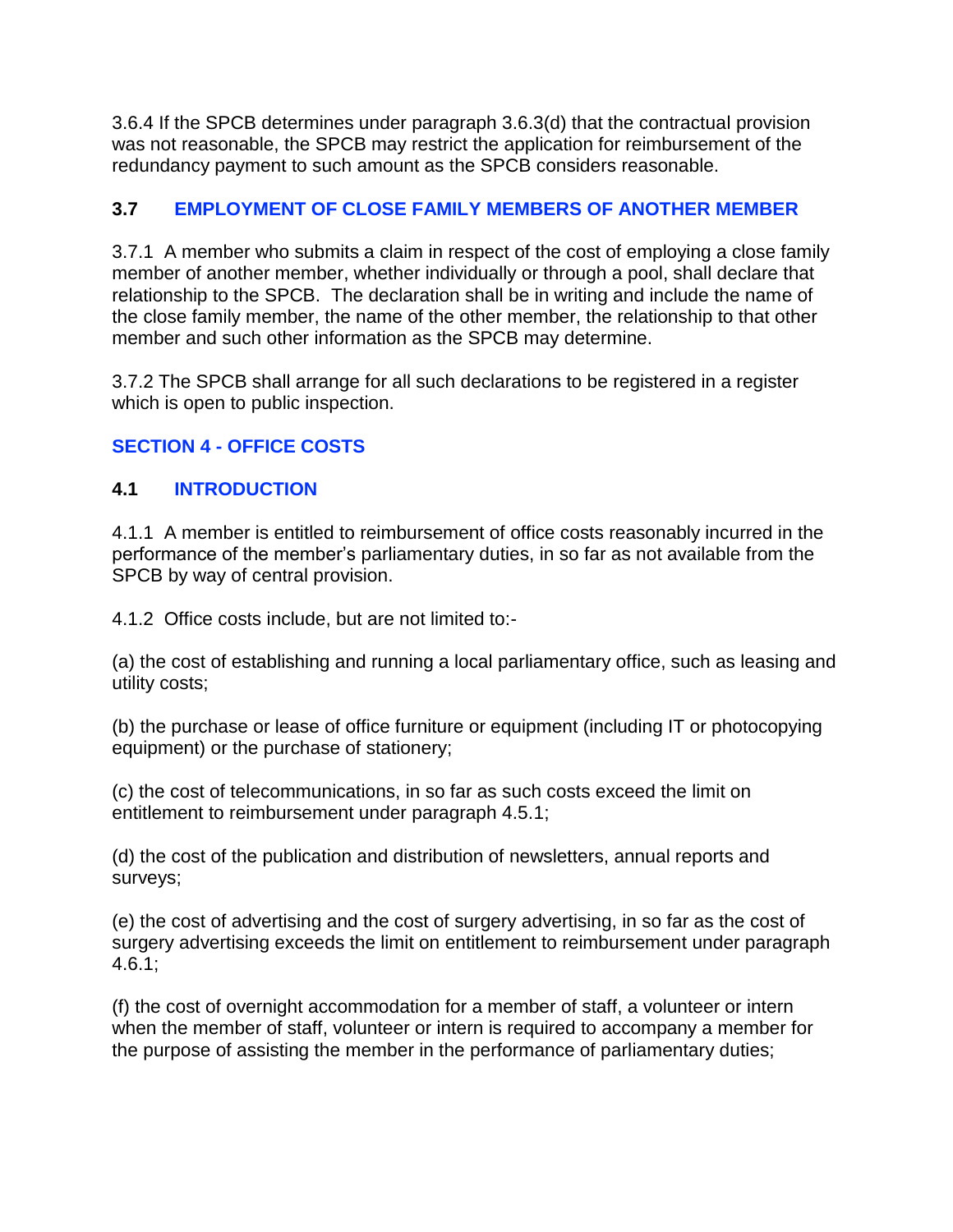(g) the hire of premises for surgeries, public meetings and other meetings with constituents;

(h) the fees for a member attending a seminar or conference; and

(i) any other costs which are ancillary to those specified in sub-paragraphs (a) to (h) above.

#### <span id="page-17-0"></span>**4.2 [REIMBURSEMENT OF OFFICE COSTS FOR MEMBERS WHO ESTABLISH](#page-17-0)  [AND RUN LOCAL PARLIAMENTARY OFFICES](#page-17-0)**

4.2.1 A member shall usually have one office within the constituency or region from which that member was returned. If a member has such an office, the member shall use it as the local parliamentary office and the office shall be the registered local address for correspondence.

4.2.2 A local parliamentary office shall not be used for party political activities of any kind.

4.2.3 A constituency member is entitled to reimbursement of office costs subject to the limit in each financial year specified in the Schedule of Rates.

4.2.4 Where in a particular region a single regional member is returned from a registered political party's regional list or where there is a regional member not aligned to any political party, that member is entitled to reimbursement of office costs subject to the limit in each financial year specified in the Schedule of Rates.

4.2.5 Subject to paragraph 4.2.6, where in a particular region more than one member is returned from a registered political party's regional list, those members are entitled between them only to reimbursement of office costs in respect of one regional office.

4.2.6 Where in the Highlands and Islands, North East Scotland, South of Scotland, or Mid Scotland and Fife Regions more than one member is returned from a registered political party's regional list, the SPCB may, on the written application of all of the members concerned, determine that they are entitled to reimbursement of office costs in respect of an additional local parliamentary office within the region.

4.2.7 The limit on the entitlement of each regional member to reimbursement of office costs in the circumstances set out in paragraphs 4.2.5 and 4.2.6 is calculated in accordance with the following table:-

| Number of Regional | Percentage of Limit on Office Costs Applicable to a Single |                                                           |  |
|--------------------|------------------------------------------------------------|-----------------------------------------------------------|--|
| <b>Members</b>     | <b>Regional Member</b>                                     |                                                           |  |
|                    |                                                            | One Office in the Region Two Offices in the Region (limit |  |
|                    | $\vert$ (limit per member)                                 | per member)                                               |  |
| $\overline{2}$     | 60%                                                        | 100%                                                      |  |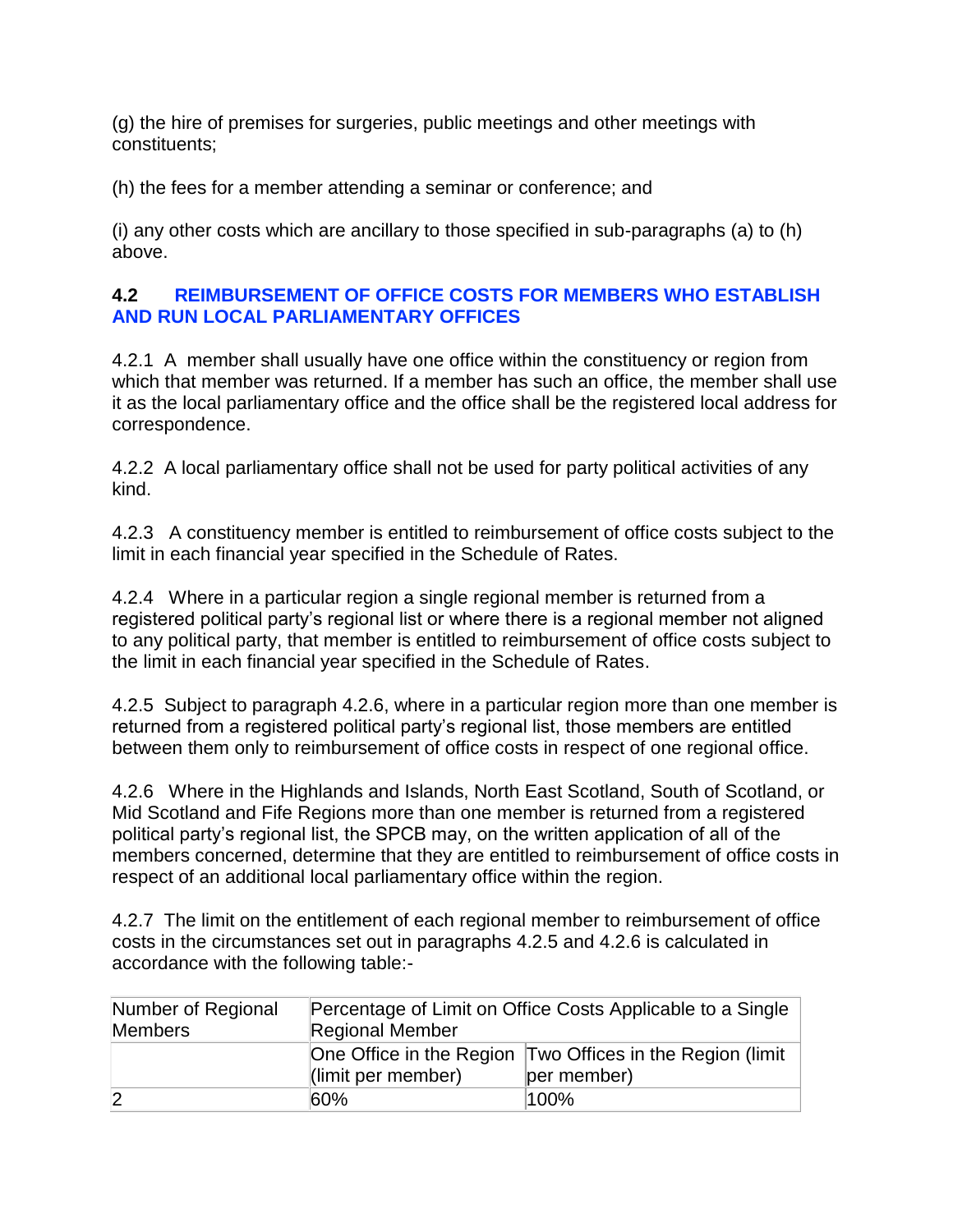| ാ<br>э.<br>N | $-2$<br>. u<br>. .         | $\Omega$<br>70 |
|--------------|----------------------------|----------------|
| $\Delta$     | $\sim$ $\sim$ $\sim$<br>70 | 70             |
| 一 六<br>N     | $\sim$                     | $-$            |

Any limit calculated in accordance with the table above shall be rounded up to the nearest £100.

4.2.8 On the application of a member the SPCB may, if satisfied that local variations in the market for office accommodation make it impracticable for the member to establish and run a suitable local parliamentary office within the limit of costs which can be reimbursed under this Section, increase by up to 10% the limit on entitlement to reimbursement which would otherwise be applicable to that member.

4.2.9 A member is not entitled to reimbursement of costs in respect of a local parliamentary office if the member leases office premises from or sub-lets any part of office premises to a close family member or connected person.

4.2.10 A member who sub-lets any part of a local parliamentary office to any other person is entitled to reimbursement of the amount of rent paid by the member less the rent due under any sub-lease.

4.2.11 A member who leases local parliamentary office premises from a party political organisation shall supply to the SPCB a report prepared by an independent surveyor providing a professional opinion as to the fair market rent for the premises concerned when leased on the same terms. The SPCB shall not reimburse rent incurred until such a report has been provided. If, on the basis of the report, the SPCB determines that the rent payable in terms of the lease is greater than the fair market rent, the member shall be deemed to be liable only for the fair market rent and the member's entitlement to reimbursement shall be calculated on that basis.

4.2.12 A member who sub-lets local parliamentary office premises or part of those premises to a party political organisation shall, before concluding the sub-lease, supply to the SPCB a report prepared by an independent surveyor providing a professional opinion as to the fair market rent for the premises concerned when sub-let on the same terms. If, on the basis of the report, the SPCB determines that the rent payable in terms of the sub-lease is less than the fair market rent, the member shall be deemed to be in receipt of the fair market rent and any rent reimbursed shall be calculated on that basis.

4.2.13 A member is not entitled to reimbursement of office costs in respect of a local parliamentary office which is shared with a Member of the House of Commons ("MP") or a Member of the European Parliament ("MEP") unless the member has entered into a written agreement with the MP or MEP as to the apportionment of costs and the terms of the agreement have been approved by the SPCB.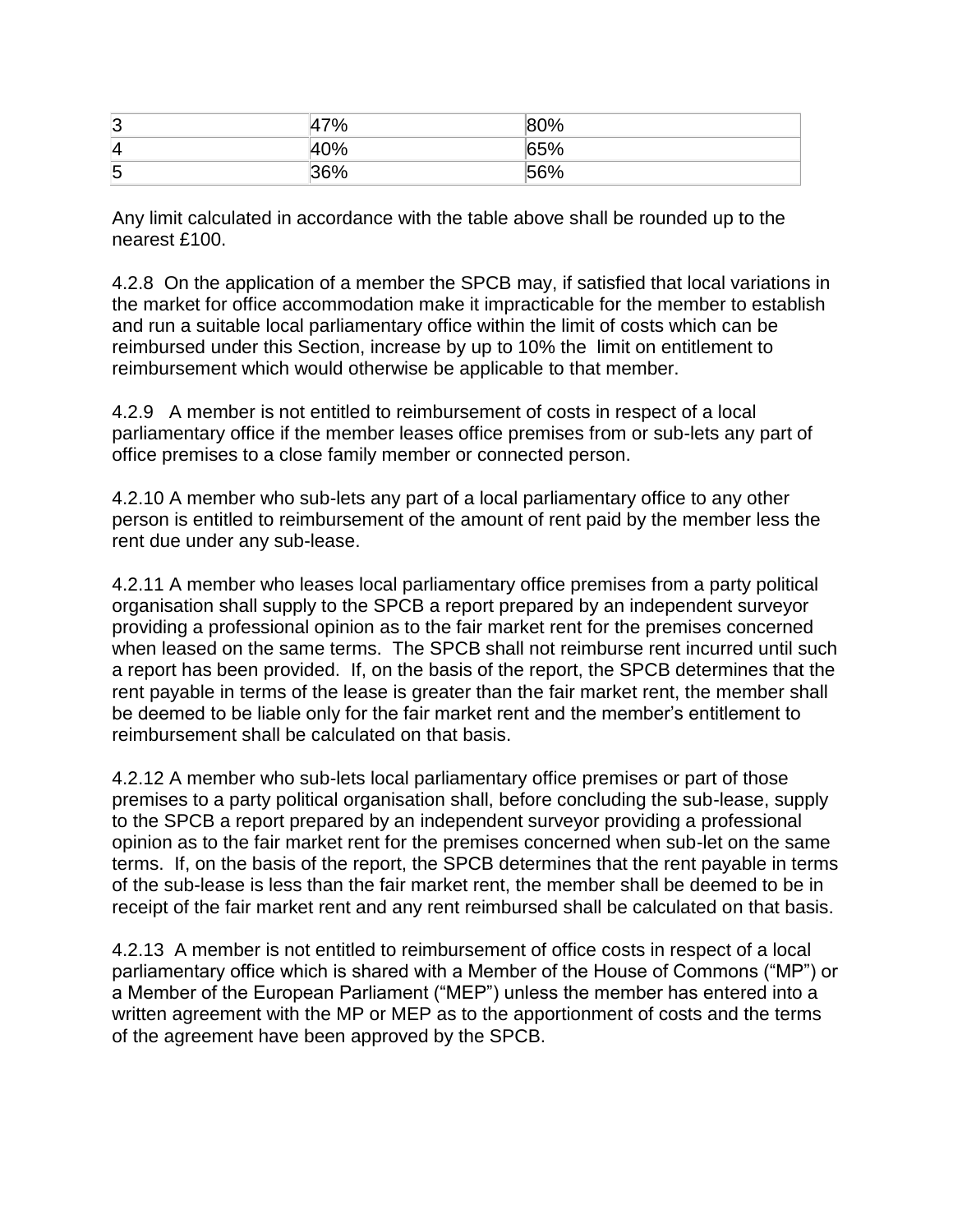#### <span id="page-19-0"></span>**4.3 [REIMBURSEMENT OF OFFICE COSTS FOR MEMBERS WHO DO NOT](#page-19-0)  ESTABLISH AND [RUN LOCAL PARLIAMENTARY OFFICES](#page-19-0)**

4.3.1 Where a member does not establish and run a local parliamentary office within the constituency or region from which that member was returned, or where a member uses an office in the Parliament as a local parliamentary office, that member is entitled only to reimbursement of office costs up to a maximum amount of 50% of the limit on entitlement to reimbursement which would otherwise be applicable to that member.

### <span id="page-19-1"></span>**4.4 [MEMBERS WORKING](#page-19-1) FROM HOME**

4.4.1 A member who works from home in connection with the performance of parliamentary duties is not entitled to reimbursement of any office costs arising from the use of the home for that purpose other than the cost of telecommunications.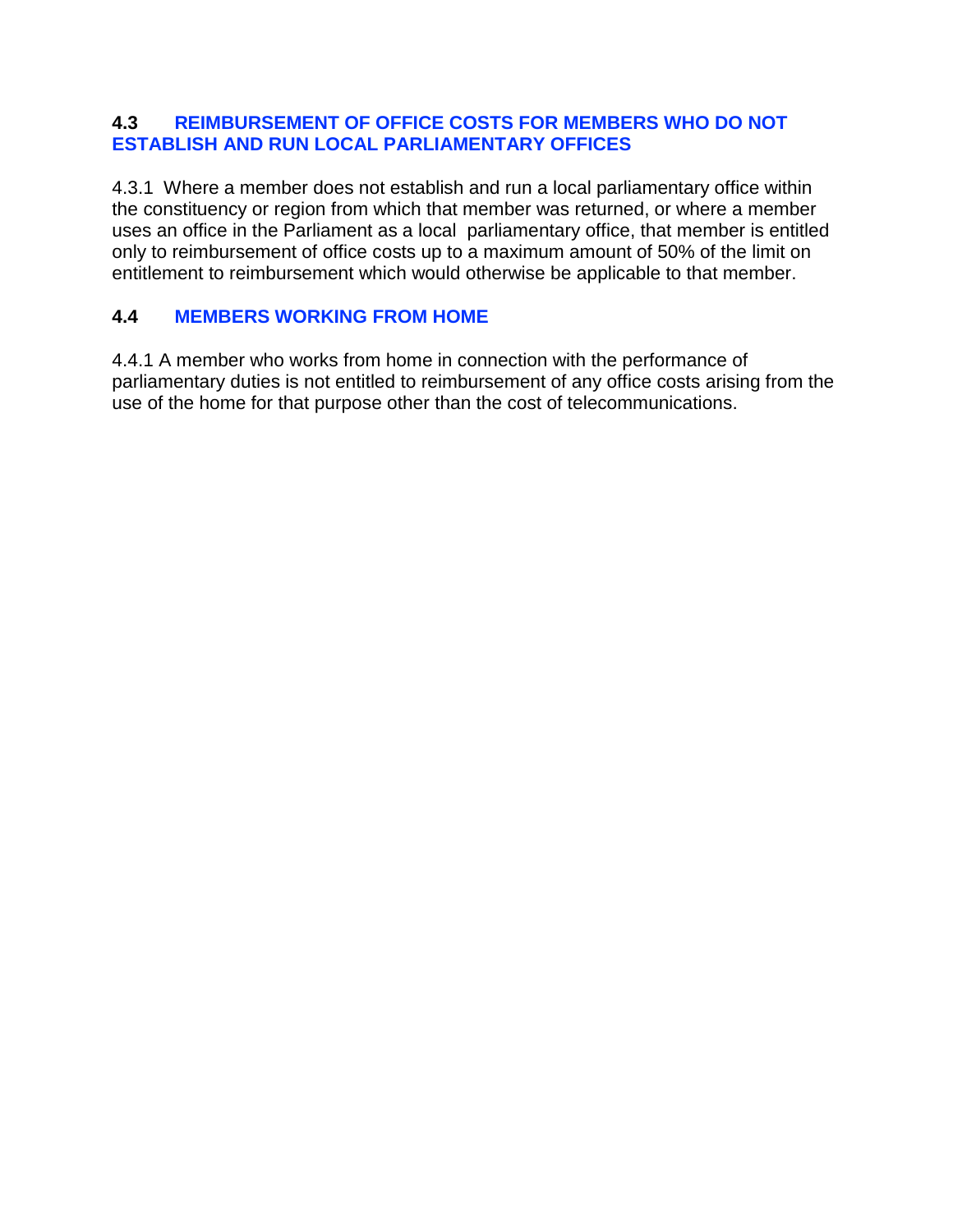## <span id="page-20-0"></span>**4.5 [TELECOMMUNICATIONS COSTS](#page-20-0)**

4.5.1 A member is entitled to reimbursement of the cost of telecommunications subject to the limit in any financial year specified in the Schedule of Rates.

### <span id="page-20-1"></span>**4.6 [SURGERY ADVERTISING](#page-20-1)**

4.6.1 A member is entitled to reimbursement of the cost of advertising that member's availability to the public at specified dates, times and places in that member's constituency or region for consultation regarding enquiries and problems, through surgeries or otherwise, subject to the limit in any financial year specified in the Schedule of Rates. "Advertising" includes the production of posters or leaflets.

### <span id="page-20-2"></span>**SECTION 5 - COST [OF TRAVEL](#page-20-2)**

5.1.1 A member is entitled to reimbursement of the cost of travel:-

(a) undertaken in the performance of parliamentary duties within the UK; or

(b) to Brussels or Strasbourg for meetings with members of the European Parliament and/or with representatives of European Union Institutions in connection with the performance of parliamentary duties.

5.1.2 Subject to paragraph 5.1.3, travel undertaken in the performance of parliamentary duties may include journeys between any places at which parliamentary duties are performed or between such places and a member's residence or overnight accommodation.

5.1.3 Where a member's rent is reimbursed under paragraph 2.1.3(a), and where the property is situated outside the boundary of the City of Edinburgh, the member is not entitled to reimbursement of the cost of travel between that property and the Parliament.

5.1.4 A member is entitled to reimbursement of the cost of travel within Scotland undertaken by a member of staff, volunteer or intern in support of the member's parliamentary duties. A member's entitlement to reimbursement under this paragraph is limited to the cost of a maximum of 74 journeys per member in any financial year. A member who submits a claim under this paragraph shall certify the purpose of the journeys undertaken. A journey shall be all such travel completed within one day, but shall not include daily commuting journeys by a member of staff, volunteer or intern to a normal place of work.

5.1.5 Unless paragraph 5.1.1(b) applies, a member shall apply to the SPCB for reimbursement of the cost of travel outwith the UK undertaken in the performance of parliamentary duties.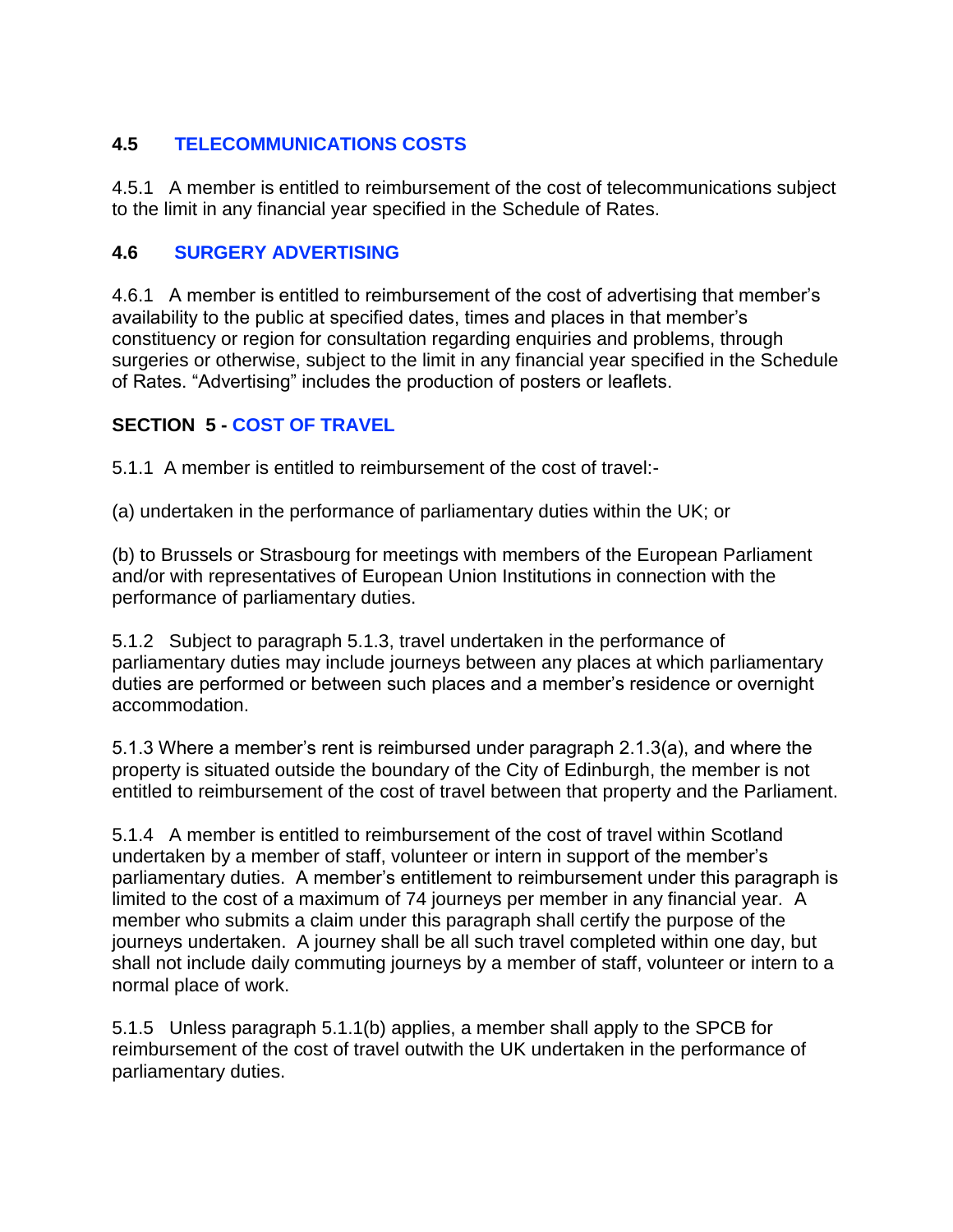#### <span id="page-21-0"></span>**SECTION 6 - [DISABILITY](#page-21-0)**

6.1.1 A member who has a disability may apply to the SPCB for reimbursement of expenses incurred in respect of additional resources reasonably required for the performance of that member's parliamentary duties.

6.1.2 In selecting premises for a local parliamentary office a member should have regard to the accessibility of the premises and in particular to the special needs of any person. A member may apply to the SPCB for reimbursement of expenses incurred by the member in respect of:-

(a) making reasonable adjustments to the office to accommodate a disabled member of staff and/or facilitating access for disabled members of the public;

(b) providing equipment and/or parking spaces for disabled persons; or

(c) facilitating meetings involving disabled persons by hiring (on an occasional basis) alternative office and meeting premises.

## <span id="page-21-2"></span>**SECTION 7 - [ADDITIONAL EXPENSES](#page-21-2)**

## <span id="page-21-3"></span>**7.1 [INTERPRETATION, TRANSLATION AND SIMILAR COSTS](#page-21-3)**

7.1.1 A member may apply to the SPCB for reimbursement of any expenses incurred in respect of:-

(a) engaging an interpreter for a language other than English or engaging a sign language interpreter who in either case is required for a meeting with members of the public;

(b) translation services required for correspondence with members of the public; or

(c) any other services required to facilitate equal access to members for disabled persons.

### <span id="page-21-4"></span>**7.2 [EXCEPTIONAL EXPENSES](#page-21-4)**

7.2.1 A member may apply to the SPCB for reimbursement of any exceptional expenses to be incurred by that member in connection with the performance of parliamentary duties.

7.2.2 In determining any application under paragraph 7.2.1 the SPCB shall, where applicable, recognise the distinctive needs of members not aligned to any political party or members aligned to a political party with fewer than five members.

#### <span id="page-21-1"></span>**SECTION 8 - [WINDING UP](#page-21-1)**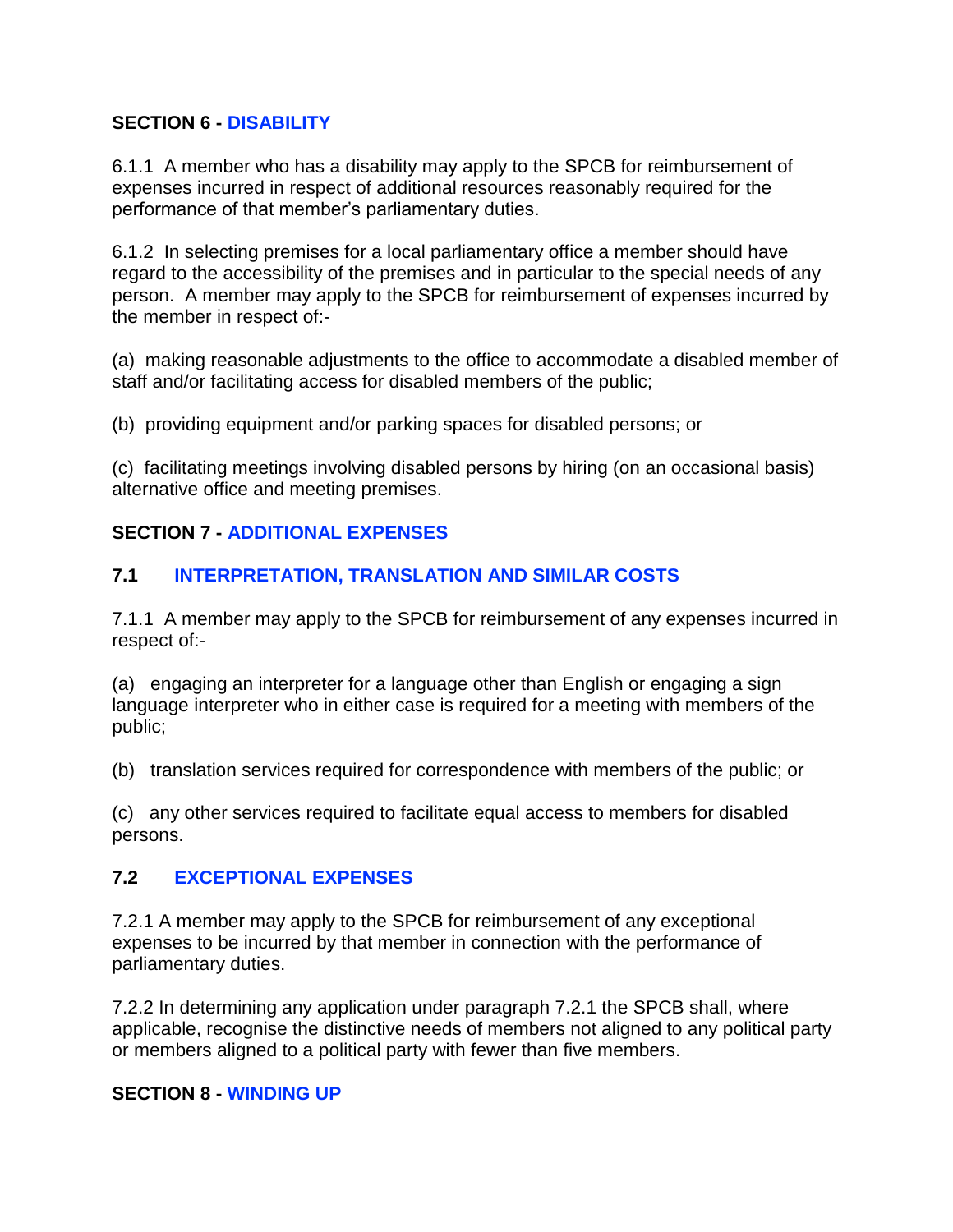### <span id="page-22-0"></span>**8.1 [INTRODUCTION](#page-22-0)**

8.1.1 This Section applies when a person (referred to as the "former member") ceases to be a member of the Parliament for any reason.

8.1.2 On or after the date on which the former member ceased to be a member Sections 2, 3, 4, 5, 6 and 7 of this Scheme continue to apply only in respect of any claim relating to expenses or costs incurred or committed to prior to that date. All such claims shall be submitted within such period as the SPCB may specify.

8.1.3 Unless paragraph 8.1.2 applies, paragraphs 8.2 to 8.5 apply in respect of any expenses or costs incurred after the date on which a former member ceased to be a member for the purpose of winding up the former member's office.

### <span id="page-22-1"></span>**8.2 [STAFF COSTS](#page-22-1)**

8.2.1 A former member remains entitled to reimbursement of staff salary costs, employer's National Insurance contributions and employer's pension contributions, as provided for in paragraphs 3.2 and 3.3, in order to retain the services of staff for the purposes of the winding up of the former member's office for a maximum of three months after the date on which the former member ceased to be a member.

### <span id="page-22-2"></span>**8.3 [STAFF REDUNDANCY](#page-22-2)**

8.3.1 Where a former member dismisses an employee by reason of redundancy, the former member is entitled to reimbursement of any redundancy payment payable to the employee only if the SPCB is satisfied that:-

(a) the former member was entitled to receive reimbursement of salary costs in respect of the employee concerned at the date of dismissal;

(b) the employee was in fact dismissed by reason of redundancy;

(c) the former member was under a legal obligation to make the payment; and

(d) where, under the terms of the contract between the former member and the employee, the employee's entitlement to a redundancy payment exceeds the employee's statutory entitlement, the contractual provision was reasonable in all the circumstances.

8.3.2 If the SPCB determines under paragraph 8.3.1(d) that the contractual provision was not reasonable, the SPCB may restrict the application for reimbursement of the redundancy payment to such amount as the SPCB considers reasonable.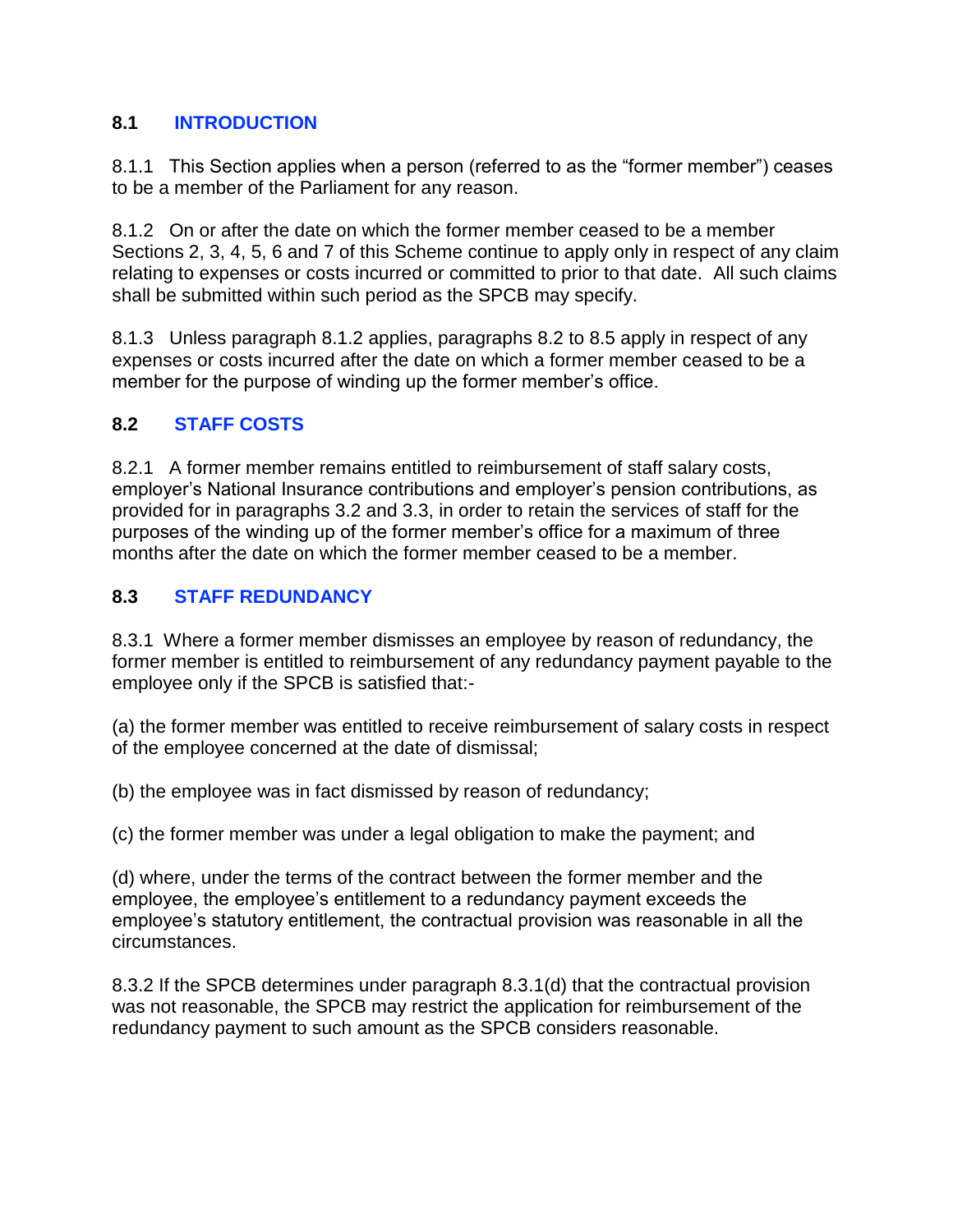### <span id="page-23-1"></span>**8.4 [ACCOMMODATION, OFFICE AND ASSOCIATED COSTS](#page-23-1)**

8.4.1 A former member is entitled to reimbursement of the costs reasonably incurred

(a) in the closing down of a parliamentary office

(b) in connection with the termination of any agreement pertaining to leasing residential property within Edinburgh under paragraph 2.1.2(b);

(c) in connection with any ancillary obligations arising from paragraph 8.4.1(b);

(d) for the purpose of travel within Scotland undertaken in connection with (a) (b) or (c);

8.4.2 The reimbursements in paragraph 8.4.1 are subject to a limit equivalent to one third of the office cost provisions set out in section 4;

8.4.3 Any costs reimbursed under paragraph 8.4.1 may include the costs of travel of the former member's staff provided that such costs are incurred for the purpose of paragraphs 8.4.1(a), (b) or (c).

## <span id="page-23-2"></span>**8.5 [TIME LIMIT FOR SUBMISSION OF CLAIMS](#page-23-2)**

8.5.1 A former member shall submit any claims under paragraphs 8.2 to 8.4 within six months from the date on which the former member ceased to be a member, or, if that is not possible, within such longer period as the SPCB may allow.

### <span id="page-23-0"></span>**SECTION 9 - [DEFINITIONS](#page-23-0)**

9.1.1 The following definitions apply to the Scheme:-

"claim" means a claim or application under the Scheme for reimbursement of expenses or costs;

"close family member", in relation to a member, means-

(a) a spouse, civil partner or cohabiting partner of the member; or

(b) a parent, child, grandparent, grandchild, sibling, uncle, aunt, nephew or niece of the member or of a person mentioned in sub-paragraph (a);

"connected person", in relation to a member, means a business partner or a business associate of the member or any organisation (other than a party political organisation) in which the member concerned or a close family member has an interest;

"cost of overnight accommodation" means the actual cost incurred by the member, or, as the case may be, member of staff, volunteer or intern (inclusive of the cost of any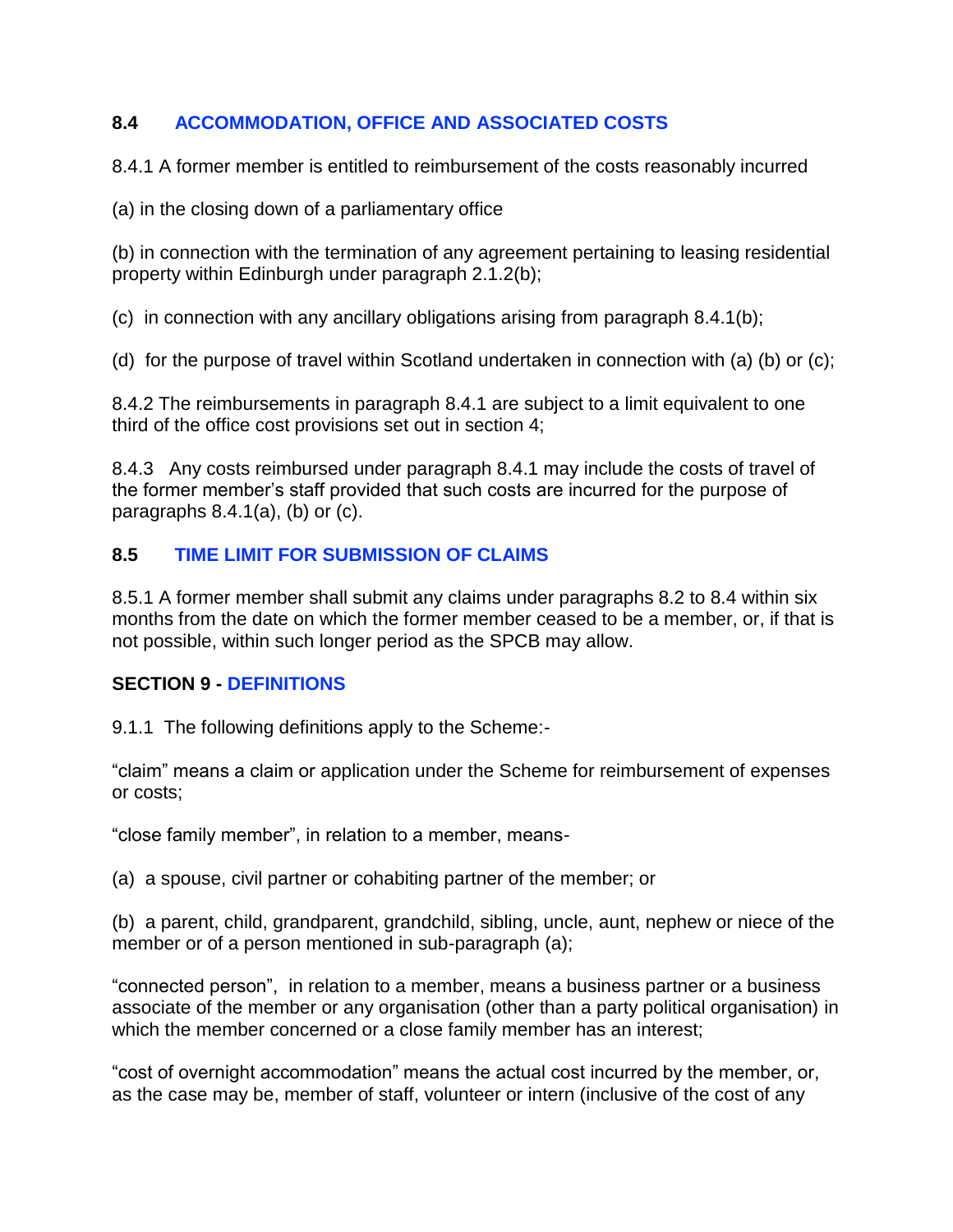evening meal and breakfast) subject to the limit per night specified in the Schedule of Rates;

"cost of travel" means-

(a) the actual cost of any travel ticket purchased or fare paid in making a journey, or part of a journey, by public transport;

(b) in respect of a journey, or part of a journey, by means of a motor vehicle (excluding a hired motor vehicle), motor cycle or bicycle, such amount per mile as is prescribed from time to time as the rate applicable for vehicles of those kinds in section 230(2) of the Income Tax (Earnings and Pensions) Act 2003 (or any re-enactment of that provision);

(c) in exceptional circumstances, with the approval of the SPCB, the actual cost of motor vehicle hire and associated fuel costs;

(d) tolls and car parking charges;

"constituency" and "region" refer to the constituencies and regions provided for by Schedule 1 to the Scotland Act 1998 (or any re-enactment of that provision);

"constituency member" means a member of the Parliament for a constituency;

"disability" has the same meaning as in section 1 of the Disability Discrimination Act 1995 (or any re-enactment of that provision), and "disabled" is to be construed accordingly;

"Edinburgh" (except in paragraph 5.1.3) means a constituency listed in Group One of Annex A;

"financial year" means the year from 1 April to 31 March;

"improper claim" means a claim in respect of expenses or costs which have either not in fact been incurred or have not been incurred for a purpose permitted by the Scheme;

"member", except where the context otherwise requires, means a member of the Parliament;

"other residence" means any residential property (other than a member's main residence) which is owned by a member and which that member has regularly occupied as a residence;

"Parliament" means the Scottish Parliament;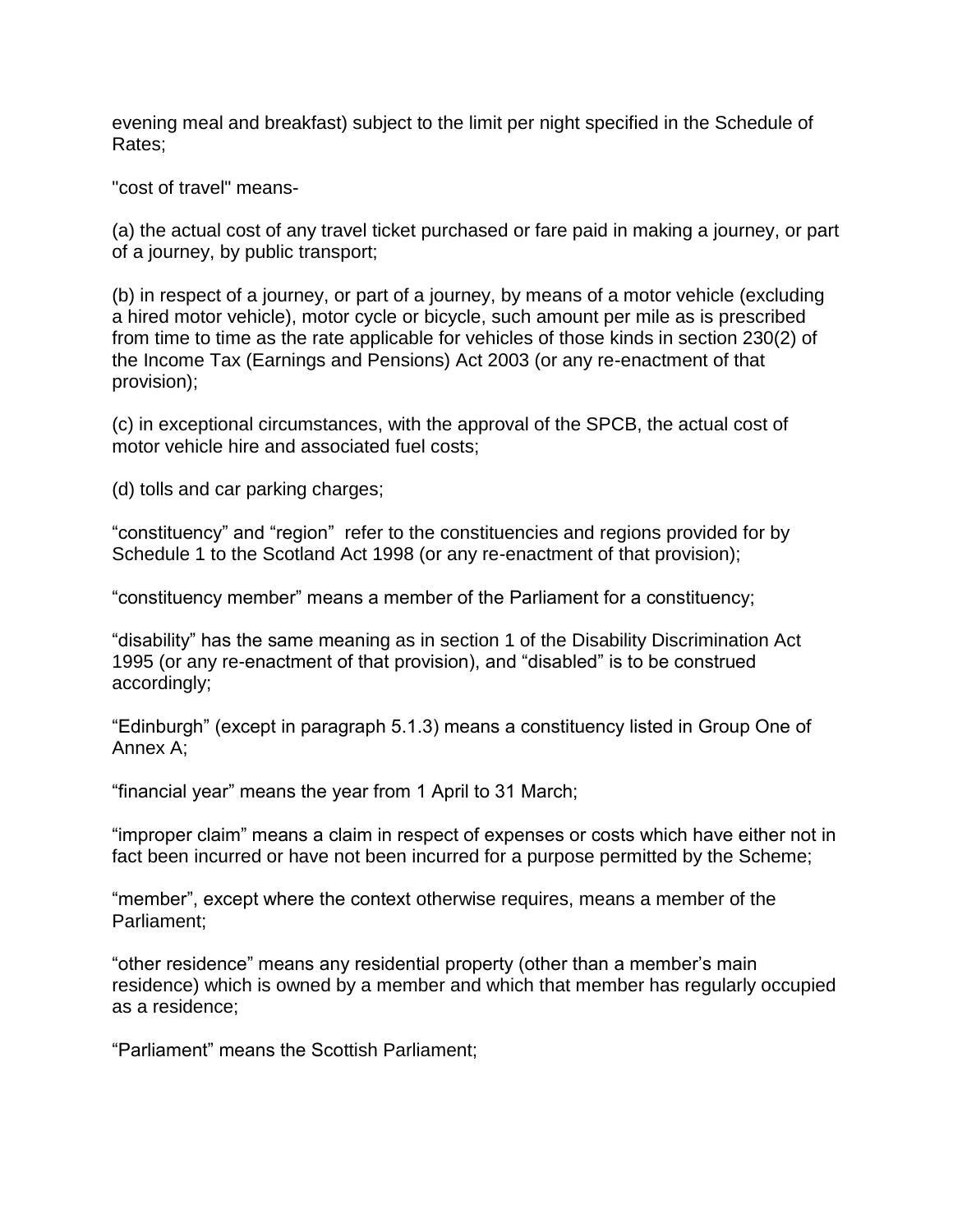"parliamentary duties" means any task or function which a member could reasonably be expected to carry out in that member's capacity as a member, including but not limited to:-

(a) attending a meeting of the Parliament;

(b) attending a meeting of a committee or sub-committee of the Parliament on which the member sits or which the member is required to attend, or attending such a meeting for some other valid reason relating only to the business of the committee or subcommittee;

(c) undertaking research or administrative functions which relate directly to, or are in connection with, the business of the Parliament;

(d) attending meetings for the purpose of representing electors or explaining the application of policy or meeting a member of the public residing in the constituency or region from which that member was returned;

(e) attending parliamentary party group meetings in Edinburgh or, with the prior approval of the SPCB, any other place in Scotland;

(f) attending a meeting, ceremony or official function which relates directly to, or is in connection with, the business of the Parliament;

(g) attending an international conference which relates directly to, or is in connection with, the business of the Parliament with the prior approval of the SPCB;

but does not include a member's activities which are in relation to that member's role as a party spokesperson or representative;

"pool" means any arrangement by which two or more members jointly engage staff;

"public transport" means any service or services provided to the public at large for the carriage of passengers by road, rail, air or sea;

"regional member" means a member of the Parliament for a region;

"reimbursement" means either a payment by the SPCB to a member in respect of an expense or cost incurred by that member, or a payment made by the SPCB on behalf of a member either to a third party to whom that member has an obligation to make payment or to a member of staff to whom that member has requested that payment be made;

"Schedule of Rates" means the schedule published from time to time by the SPCB specifying the various limits on expenses or costs which can be reimbursed under this Scheme;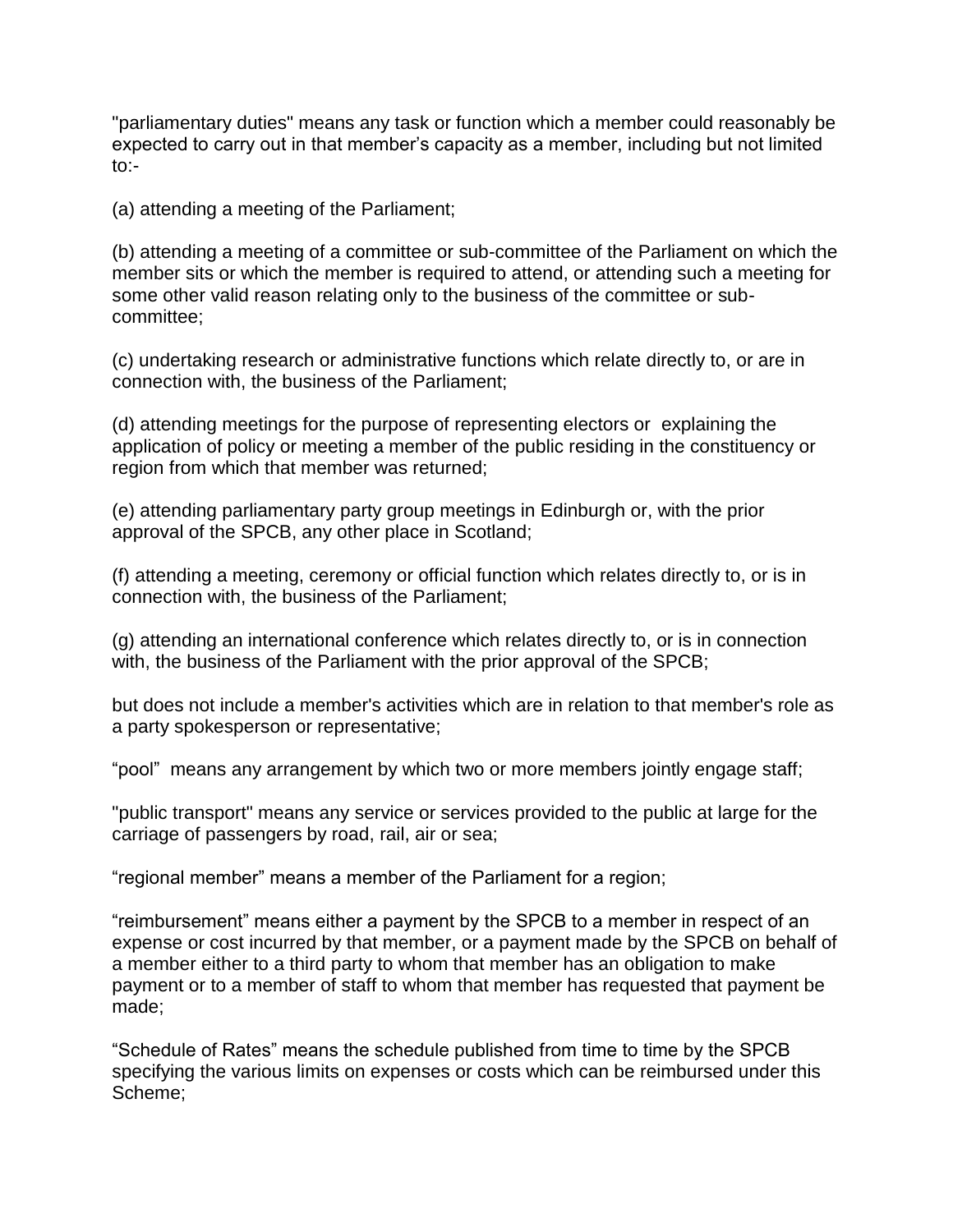"Scheme" means the Reimbursement of Members' Expenses Scheme;

"Scheme Principles" means the principles in paragraph 1.1.2;

"SPCB" means the Scottish Parliamentary Corporate Body;

<span id="page-26-0"></span>"staff" means any person or persons in respect of whom a member is entitled to reimbursement of staff costs under Section 3 and a "member of staff" is to be construed accordingly.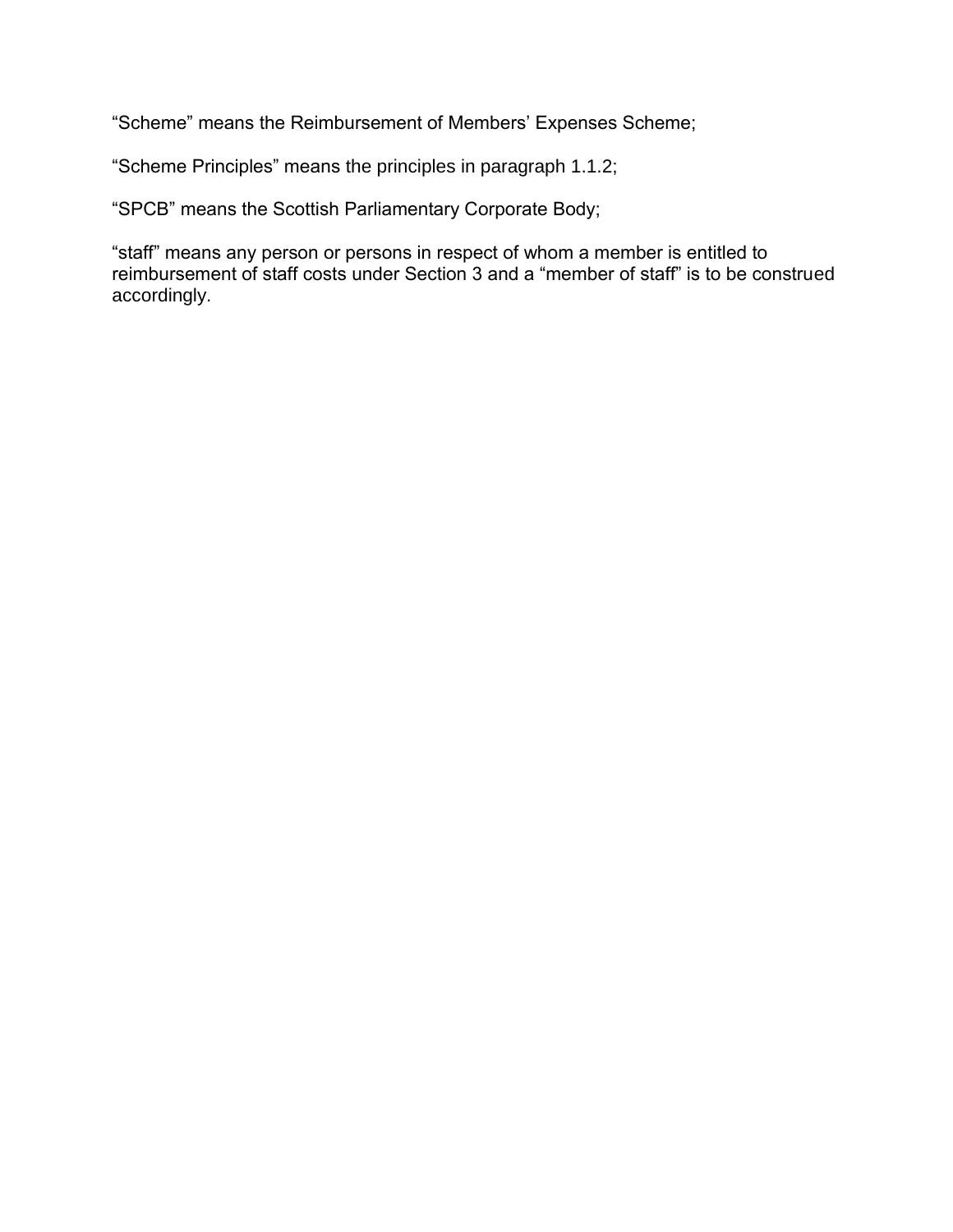### **ANNEX A: [GROUPS OF CONSTITUENCIES FOR ENTITLEMENT TO](#page-26-0)  [ACCOMMODATION IN EDINBURGH](#page-26-0)**

| <b>Group One</b>                                                               | <b>Group Two</b>                                                                                | <b>Group Three</b>                           |  |
|--------------------------------------------------------------------------------|-------------------------------------------------------------------------------------------------|----------------------------------------------|--|
| <b>Edinburgh Central</b>                                                       | <b>Airdrie and Shotts</b>                                                                       | Aberdeen Central                             |  |
| <b>Edinburgh Eastern</b>                                                       | Clackmannanshire & Dunblane                                                                     | Aberdeen Donside                             |  |
| Edinburgh Northern<br>and Leith                                                | Coatbridge and Chryston                                                                         | Aberdeen South and North                     |  |
|                                                                                | Cowdenbeath                                                                                     | Kincardine                                   |  |
| <b>Edinburgh Pentlands</b>                                                     | Cumbernauld and Kilsyth                                                                         | Aberdeen East                                |  |
| Edinburgh Southern                                                             | Dunfermline                                                                                     | Aberdeen West                                |  |
| Edinburgh Western                                                              |                                                                                                 |                                              |  |
|                                                                                | Dundee City East                                                                                | <b>Angus North and Mearns</b>                |  |
| Linlithgow                                                                     | Dundee City West                                                                                | Angus South                                  |  |
| Midlothian, North &<br>Musselburgh                                             | <b>East Lothian</b>                                                                             | <b>Argyll and Bute</b>                       |  |
| <b>Almond Valley</b>                                                           | <b>Falkirk East</b>                                                                             | Ayr                                          |  |
| Ward ML6 Midlothian<br>South - (Midlothian<br>South, Tweedale &<br>Lauderdale) | <b>Falkirk West</b>                                                                             | <b>Banffshire and Buchan Coast</b>           |  |
|                                                                                | <b>Glasgow Anniesland</b>                                                                       | Caithness, Sutherland and<br>Ross            |  |
|                                                                                | <b>Glasgow Cathcart</b>                                                                         |                                              |  |
|                                                                                | Glasgow Kelvin                                                                                  | Carrick, Cumnock and Doon<br>Valley          |  |
|                                                                                | Glasgow Maryhill & Springburn                                                                   | Clydebank & Milngavie                        |  |
|                                                                                | Glasgow Provan                                                                                  | Clydesdale                                   |  |
|                                                                                | <b>Glasgow Shettleston</b>                                                                      | Ward 5 Avondale and<br>Stonehouse (Hamilton, |  |
|                                                                                | <b>Glasgow Southside</b>                                                                        | Larkhall and Stonehouse)                     |  |
|                                                                                | Hamilton Larkhall & Stonehouse Cunninghame North<br>(excluding ward 5 Avondale &<br>Stonehouse) | <b>Cunninghame South</b>                     |  |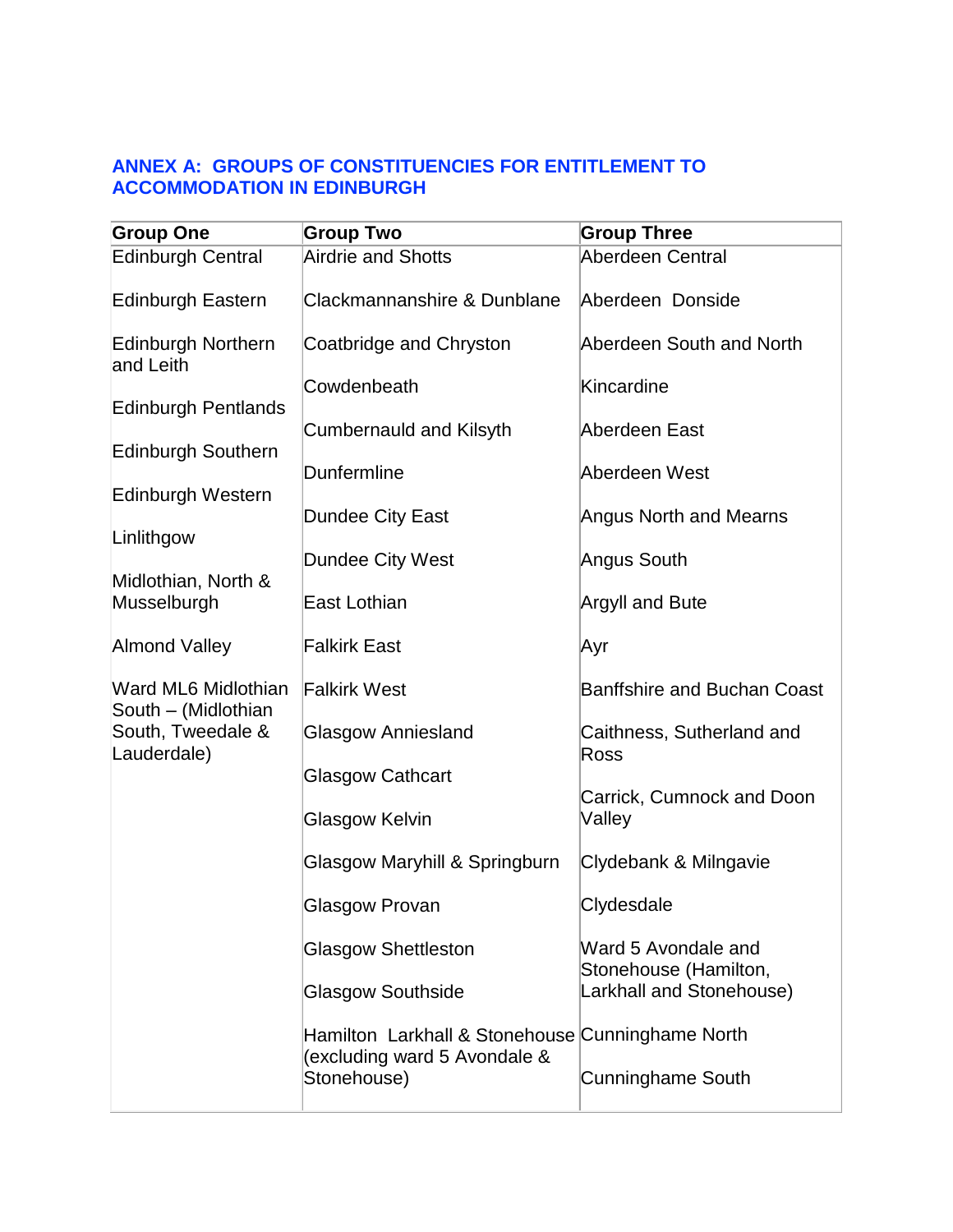<span id="page-28-0"></span>

|                                                                                        | Dumbarton                                                          |
|----------------------------------------------------------------------------------------|--------------------------------------------------------------------|
| Kirkcaldy                                                                              | Dumfriesshire                                                      |
| Mid Fife & Glenrothes                                                                  | East Kilbride                                                      |
| Midlothian South, Tweedale &<br>Lauderdale (excluding electoral                        | Eastwood                                                           |
| Ward ML6 - Midlothian)                                                                 | Ettrick, Roxburgh and<br><b>Berwickshire</b>                       |
| Motherwell and Wishaw                                                                  | <b>Galloway and West Dumfries</b>                                  |
| North East Fife                                                                        |                                                                    |
| Paisley                                                                                | Greenock and Inverclyde                                            |
| Ward1 Carse of Gowrie and                                                              | <b>Inverness and Nairn</b>                                         |
| <b>Ward12 Perth City Centre</b><br>(Perthshire North)                                  | Kilmarnock and Irvine Valley                                       |
| Ward R1 Renfrew North and                                                              | Moray                                                              |
| West and Ward R2 Renfrew<br><b>South and Gallowhill</b><br>(Renfrewshire North & West) | Na h-Eileanan an Iar (Western<br>Isles)                            |
|                                                                                        | Orkney                                                             |
| <b>Perthshire South and Kinross-</b><br>shire                                          | Perthshire North (Excluding<br>Ward1 Carse of Gowrie and           |
| Stirling                                                                               | <b>Ward12 Perth City Centre)</b>                                   |
| <b>Strathkelvin and Bearsden</b>                                                       | <b>Renfrewshire South</b>                                          |
| <b>Uddingston and Bellshill</b>                                                        | <b>Renfrewshire North and West</b><br>(Excluding Ward R1 Renfrew   |
| Rutherglen                                                                             | North and West and Ward R2<br><b>Renfrew South and Gallowhill)</b> |
|                                                                                        | Shetland                                                           |
|                                                                                        | Skye, Lochaber and Badenoch                                        |
|                                                                                        |                                                                    |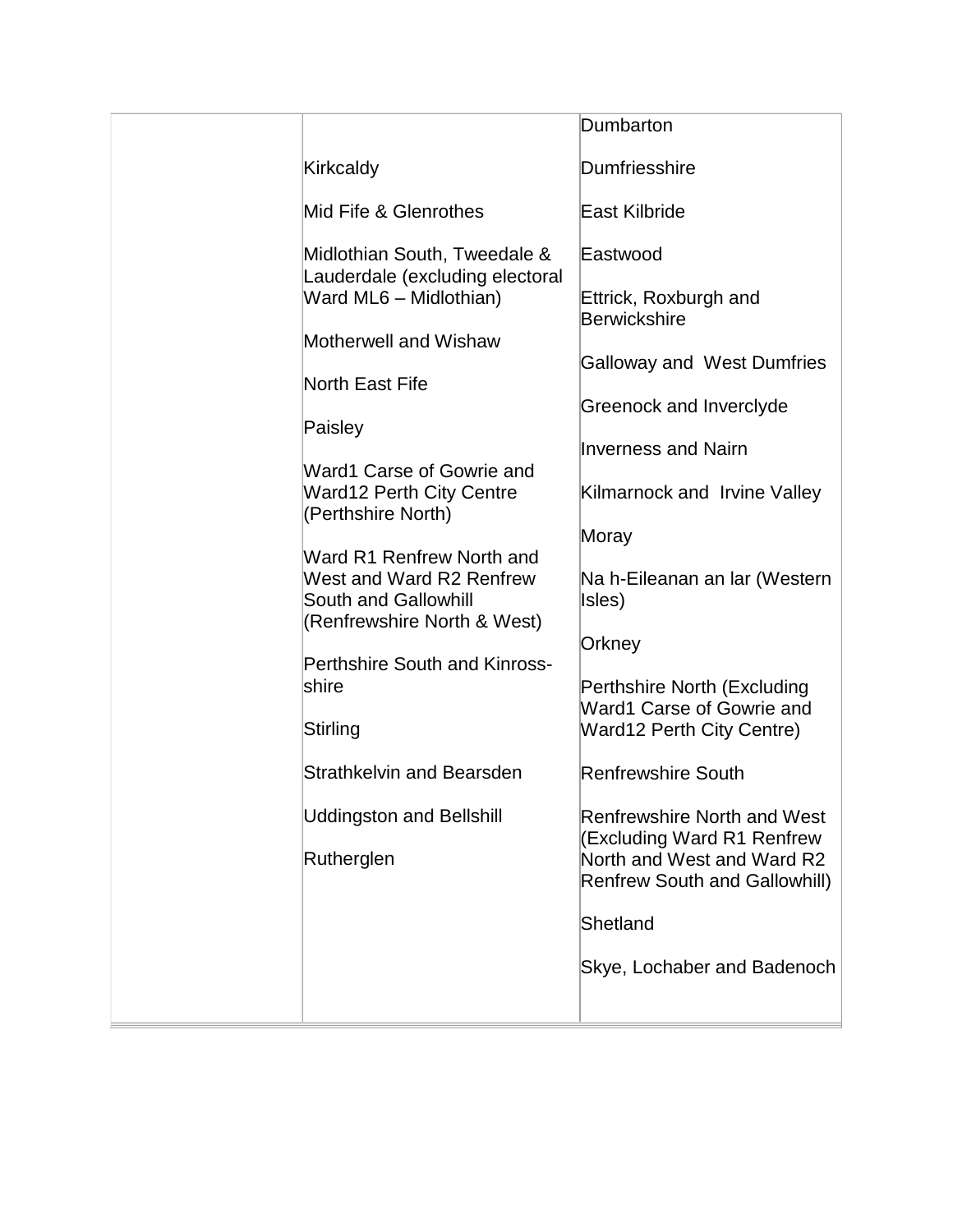#### **ANNEX B: [CONSTITUENCIES AND REGIONS FOR ENTITLEMENT TO](#page-28-0)  [OVERNIGHT ACCOMMODATION OUTSIDE EDINBURGH](#page-28-0)**

#### **Constituencies**

Argyll and Bute Caithness, Sutherland and Ross Galloway and West Dumfries Inverness & Nairn Skye, Lochaber and Badenoch Perthshire North Orkney Islands Ettrick,Roxburgh and Berwickshire Shetland Islands Aberdeenshire West Na h-Eileanan an lar (Western Isles)

#### **Regions**

Highlands & Islands Mid Scotland and Fife North East Scotland South of Scotland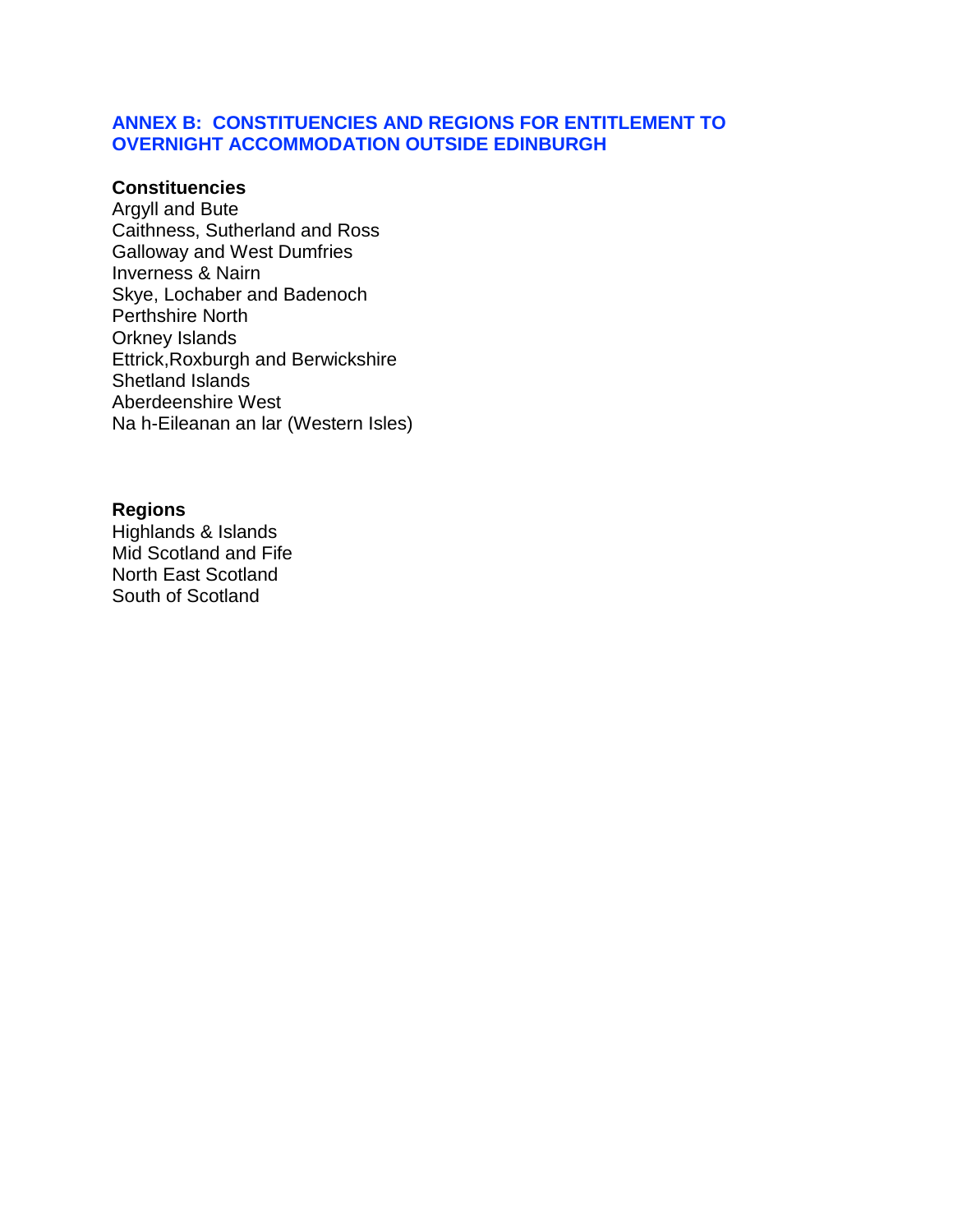## **ANNEX 2 TO THE RESOLUTION**

This is the Schedule of Rates referred to in the foregoing resolution.

## **[SCHEDULE OF RATES](#page-30-0)**

<span id="page-30-0"></span>

|       | PARAGRAPH DESCRIPTION                                                                                                                               | LIMIT                                                                           |                                                                       |
|-------|-----------------------------------------------------------------------------------------------------------------------------------------------------|---------------------------------------------------------------------------------|-----------------------------------------------------------------------|
|       |                                                                                                                                                     |                                                                                 |                                                                       |
| 2.1.7 | Annual limit on<br>entitlement to<br>reimbursement of<br>overnight<br>accommodation or<br>leased<br>accommodation in<br>Edinburgh                   | <b>Full Year</b><br>Year to 05/05/16<br>06/05/16 to 31/03/17<br>Overnight Limit | £13,800 (Returned members)<br>£1,323<br>£12,477 (New Members)<br>£152 |
| 3.2.1 | Annual limit on<br>entitlement to<br>reimbursement of<br>staff salary costs                                                                         | <b>Full Year</b><br>Year to 05/05/16<br>06/05/16 to 31/03/17                    | £82,938 (Returned Members)<br>£6,089<br>£76,849 (New Members)         |
| 4.2.3 | Annual limit on<br>entitlement to<br>reimbursement of<br>office costs for a<br>constituency<br>member                                               | <b>Full Year</b><br>Year to 05/05/16<br>06/05/16 to 31/03/17                    | £17,900 (Returned Members)<br>£1,716<br>£16,184 (New Members)         |
| 4.2.4 | Annual limit on<br>entitlement to<br>reimbursement of<br>office costs for a<br>single regional<br>member or for a<br>non-aligned regional<br>member | Regional Members will be advised on an individual<br>basis                      |                                                                       |
| 4.5.1 | Annual limit on<br>entitlement to<br>reimbursement of<br>telecommunications<br>costs                                                                | <b>Full Year</b><br>Year to 05/05/16<br>06/05/16 to 31/03/17                    | £1,337 (Returned Members)<br>£128<br>£1,209 (New Members)             |
| 4.6.1 | Annual limit on<br>entitlement to<br>reimbursement of                                                                                               | Year 06/05/16 to 31/03/17 £1,594 (All Members)                                  |                                                                       |